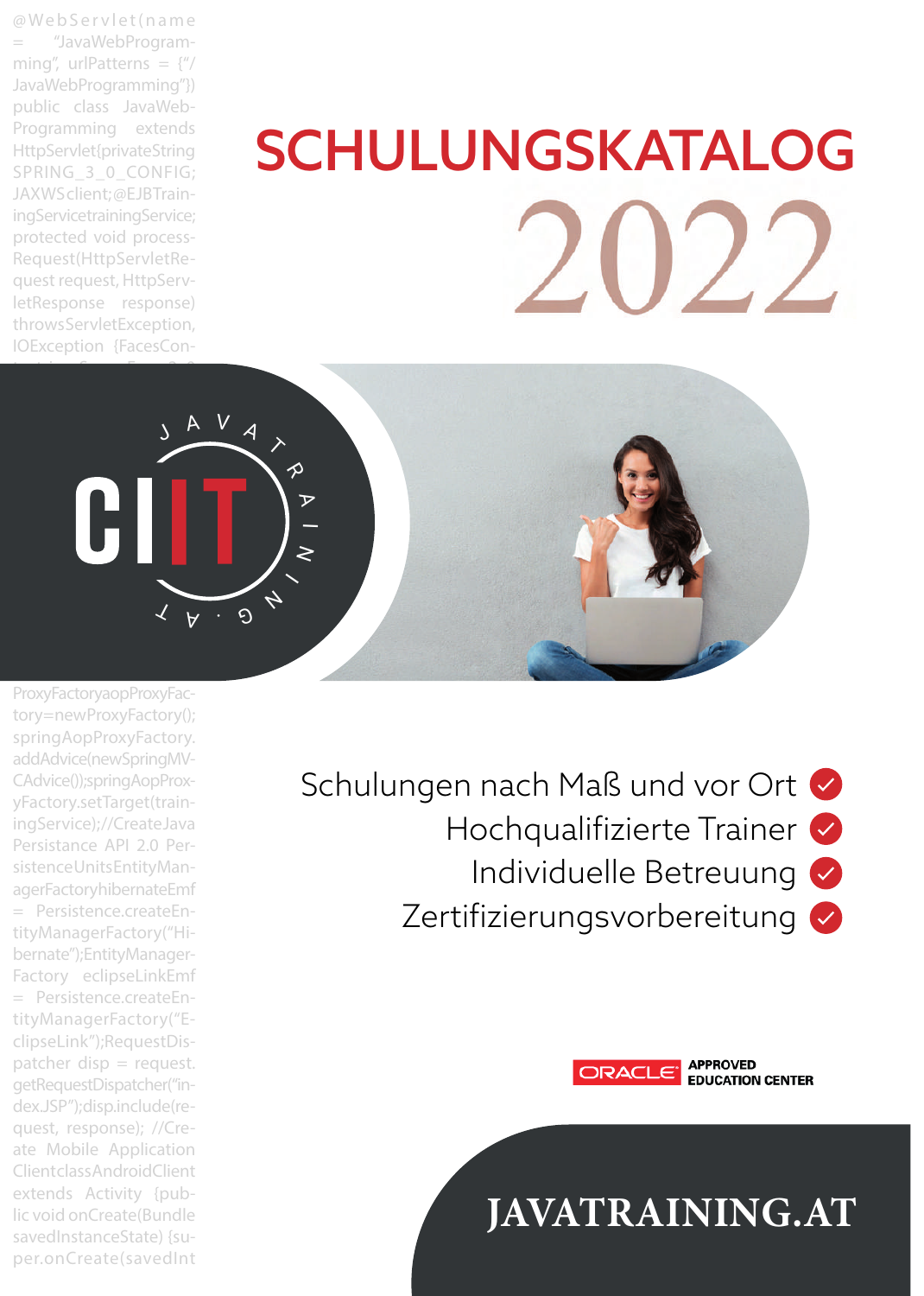@ We b S e r v l e t ( n a m e = "JavaWebProgramming", urlPatterns =  $\frac{4}{7}$ JavaWe public Program HttpSer SPRING **JAXWS** ingServ protect Reques quest re letResp throws: **IOExcep** text jav  $=$  F Current ServerF sage("tr **EacesM** office@javatraining.at MAIL **TELEFON FAX** +43 720 98 111 8 +43 720 98 111 9 **KONTAKT**



agerFac  $=$  Pers tityMar bernate Factory  $=$  Pers tityMar clipseLi patcher getReque dex.JSP quest, ate Mc. Client class AndroidClient extends Activity {pub-

lic void onCreate(Bundle savedInstanceState) {super.onCreate(savedInt

CIIT GmbH Haymerlegasse 32 1160 Wien Austria

www.ciit.at www.javatraining.at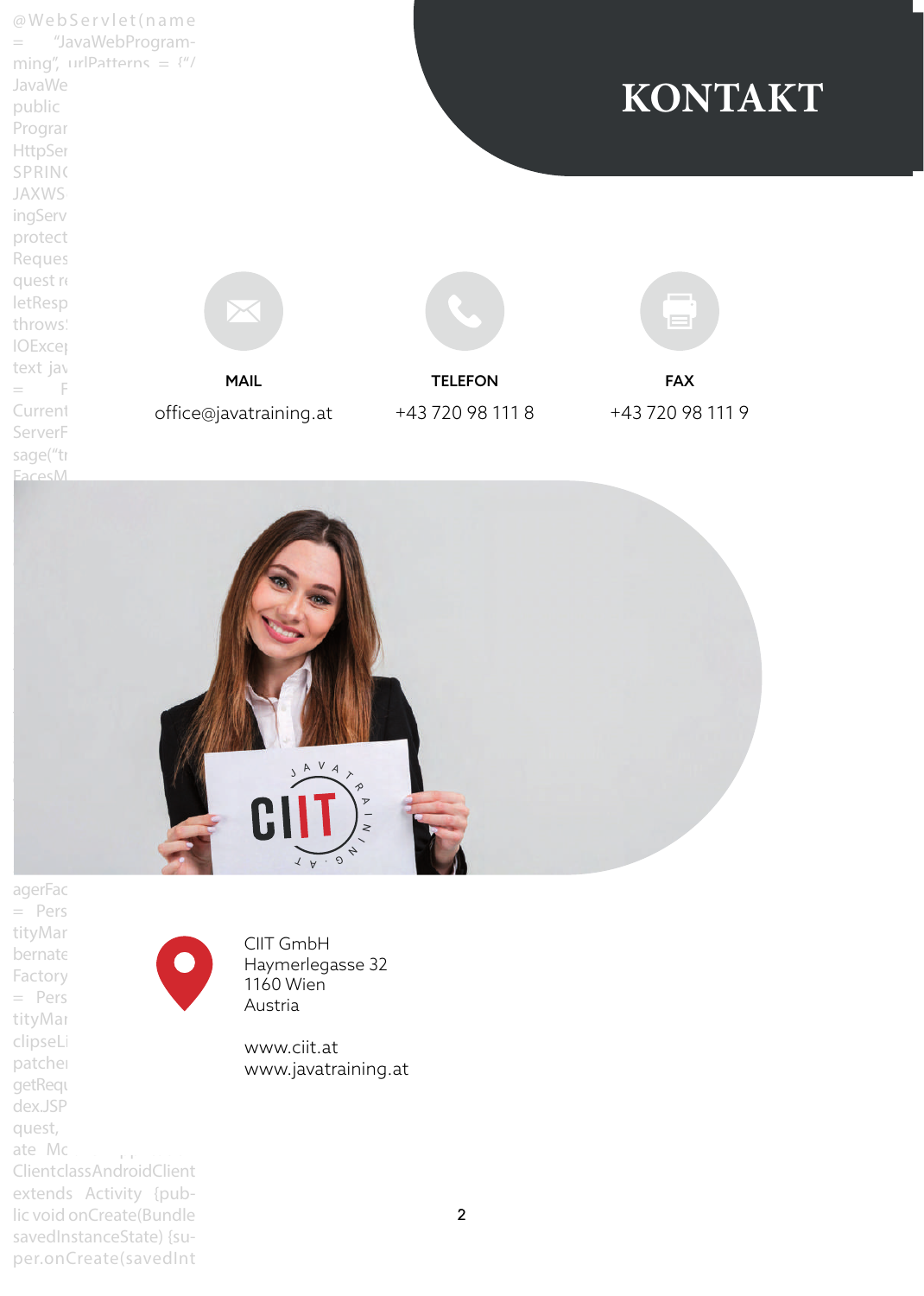# **ÜBER CIIT**

Unser Unternehmen hat mehr als 16 Jahre Projekterfahrung auf dem österreichischen und deutschen Markt. Zu unseren Kunden zählen sowohl mittelständische Unternehmen als auch internationale Konzerne. Unsere erfahrenen Mitarbeiter haben bereits zahlreiche Projekte in Top- Qualität abgeliefert und können Ihr Anliegen prompt analysieren und

Ihnen die bestmögliche Softwarelösung anbieten. Service; miten die bestindgiene bortwareibsang anbieten.<br>Wir arbeiten auf Basis von agilen Software-<sup>rocess-</sup> Entwicklungsmethoden. Wir reagieren prompt aufvletRe-Anderungswünsche, bieten unseren Kunden volle $\mathfrak{t}_\text{pServ-}$ Transparenz und stets eine Möglichkeit, den Stand<sub>iponse)</sub> des Projektes online zu überprüfen.

- Konzeptionierung
- Beratung und Projektunterstützung
- Implementierung und Projektmanagement
- Tests (Systemtests, Performancetests und -analysen)
- Langfristige Pflege Ihrer Anwendungen
- Schulungen für Ihre Entwicklungsteams

## UNSER ANGEBOT EN ENGINEERING ENGINEERING ANGEL

- APPS Schaffen Sie den Sprung auf das Smartphone Ihrer Kunden.
- **WER** Modernste, reaktive Webanwendungen, Microservices
- Wir sind erfolgreich, wenn sie es **WIE** WClass-Individuelle Lösungen sind!

- Wir sind agil
- Wir sind transparent
- Wir sind flexibel
- Wir entwickeln testgetrieben
- Wir haben einen hohen Qualitätsanspruch

## ZUSAMMENARBEIT MIT UNS BERATUNG UND SCHULUNGEN

- Technische Projektleitung Software Architekt
- **Software Audits AAA Software** Architekturrating
- Schulungen und Technologie Work- In kEmf shops

eption, iesCon $res2<sub>0</sub>$ ext.get $i$ ; javabe".new ivaEE6". n sprinan.gettParam $bled")$ ; i {Class-**Context Contex-** $NFIG:$ oxyFac $ictory()$ ; actory. ringMVopProxt(trainateJava  $2.0$  PertyManaateEmf eateEn- $\text{ary}$ ("HianagereateEnory("EestDisequest. ther("in- $\frac{1}{\sqrt{2}}$  )  $\frac{1}{\sqrt{2}}$  and  $\frac{1}{\sqrt{2}}$  and  $\frac{1}{\sqrt{2}}$  and  $\frac{1}{\sqrt{2}}$  and  $\frac{1}{\sqrt{2}}$  and  $\frac{1}{\sqrt{2}}$  and  $\frac{1}{\sqrt{2}}$  and  $\frac{1}{\sqrt{2}}$  and  $\frac{1}{\sqrt{2}}$  and  $\frac{1}{\sqrt{2}}$  and  $\frac{1}{\sqrt{2}}$  and  $\frac{1}{\sqrt{2}}$  and  $\$  $\blacksquare$   $\blacksquare$   $\blacksquare$   $\blacktriangleright$   $\gtrsim$  //Cre- $\frac{1}{\sqrt{2}}$  Mobile Application Client Gass AndroidClient extends Activity {public void onCreate(Bundle savedInstanceState) {su- $\rightsquigarrow$  $\overline{\phantom{a}}$  $\angle$ lication

per.onCreate(savedInt

J

 $\frac{\Delta V A}{\Delta}$ 

a m e aram- $=$   $\{$ ''/  $minq''$ } vaWebextends ieString  $ONFIG:$ BTrain-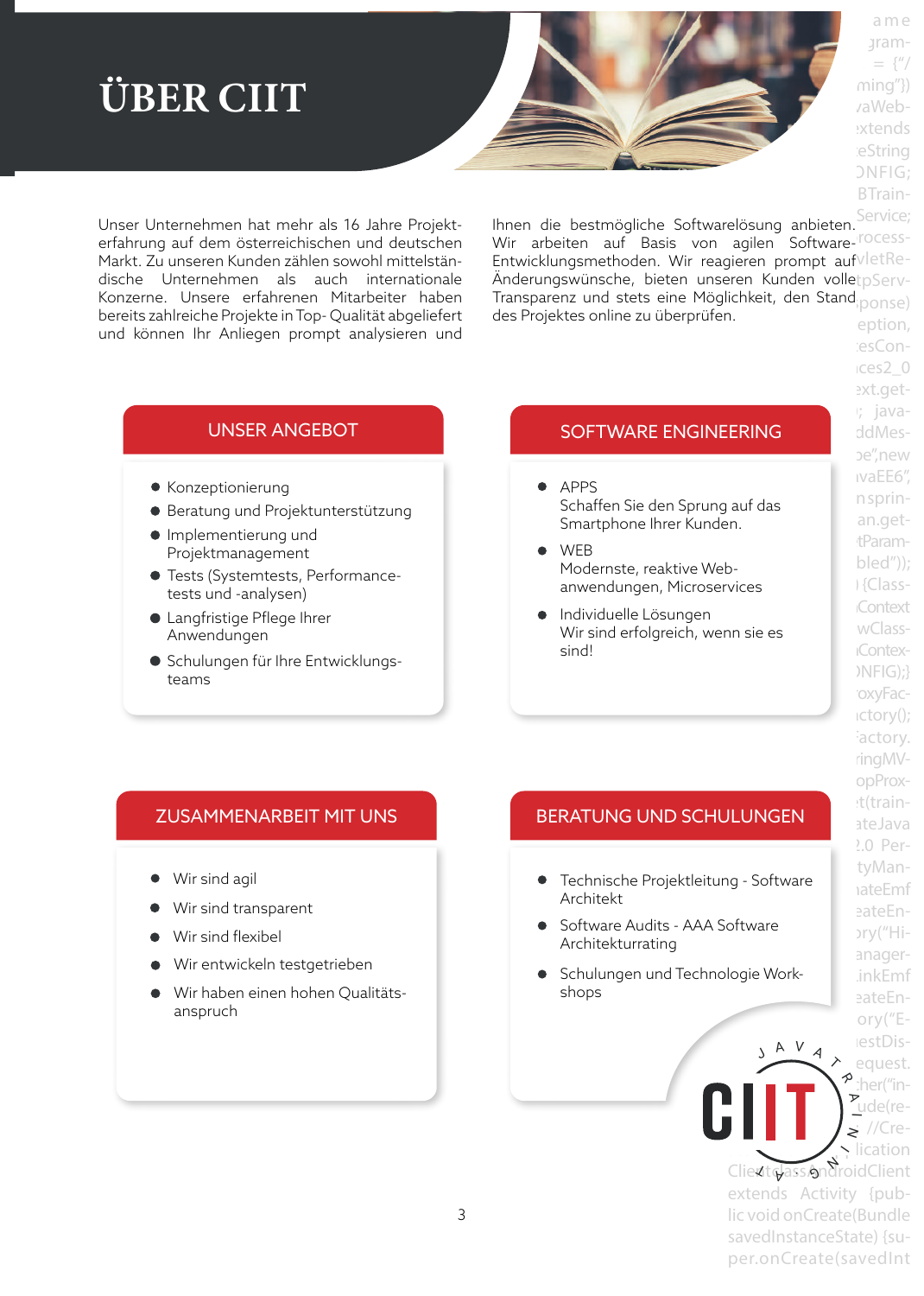## $\overline{M}$ **ORACLE JAVA** public class Java Web- $ZERTIFIZIERUNGEN$

**JAXWS** ingServ protect Reques quest re letResp throws: **IOExcet** text jay ServerF sage("tr FacesM  $EIB3.1$ gEnable Boolean eter("Sp if (sprin PathXml springC PathXml t(SPRING\_3\_1\_CONFIG);} ProxyFa tory=ne spring/ addAdv

 $\mathcal{L} = \mathcal{L} \times \mathcal{L}$  . We be seen that  $\mathcal{L} = \mathcal{L} \times \mathcal{L}$ 

 $\overline{\phantom{a}}$  )  $\overline{\phantom{a}}$  )  $\overline{\phantom{a}}$  )  $\overline{\phantom{a}}$  )  $\overline{\phantom{a}}$  )  $\overline{\phantom{a}}$ 



## CAdviceWELCHE VORTEILE HAT EIN ORACLE ZERTIFIKAT?

yFactor

 $\log$ Ser $\varsigma$ Eine Oracle Zertifizierung ist eine wertvolle, von der Branche anerkannte Zertifizierung, die als Garant für eine Persistahohe Qualifikation steht.

sistence

## agerFac**Für Sie als Arbeitnehmer**

 $=$  Pers

tityMar clipseL patcher getReque

tityMarDurch den Erwerb eines Oracle Zertifikats bernate<sup>können</sup> sich IT-Ex-perten von Ihren Mitbewerbern Factory *Arboitenbiz erhebli*  $=$  Pers unterscheiden und die Chancen auf einen sicheren Arbeitsplatz erheblich steigern.

## **Für Sie als Unternehmer**

Unternehmen, die ihre Mitarbeiter jährlich an IT-Schulungen teilnehmen lassen, garantiert eine Zertifizierung eine hohe Investitionsrentabilität, indem die durch Schulung gewonnenen Qualifikationen nachvollziehbar evaluiert werden. Die Zertifizierung kann außerdem mit einem unternehmensinternen Programm zur Mitarbeiterförderung kombiniert werden, um die Firmenloyalität und die Leistung am Arbeitsplatz zu erhöhen.

dex.JSP quest, ate Mc.......... Client class AndroidClient extends Activity {public void onCreate(Bundle savedInstanceState) {super.onCreate(savedInt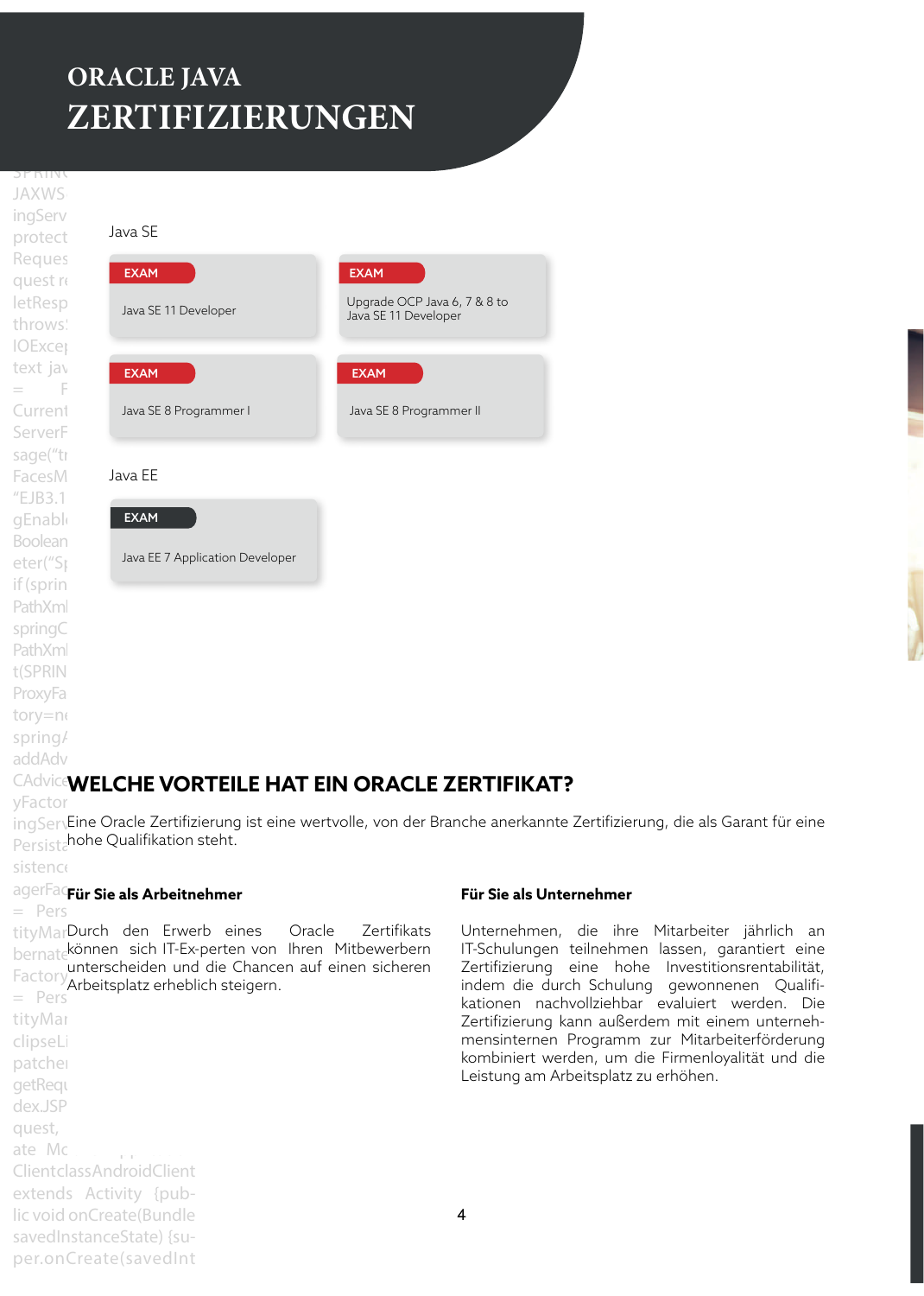## **WIE KOMME ICH ZU MEINEM ORACLE ZERTIFIKAT?**

SPRING DNFIG; Sie können bei uns Zertifizierungsgutscheine für jede aktuelle Oracle Zertifizierung - auch abseits von Java $_{\rm BTrain}$ - erwenden. Schicken sie uns ihre Annage / Besteilung. Nach Enfalt des elektronischen evouchers konnen sie Service;<br>in jedem Pearson VUE Testcenter einen Termin vereinbaren, um die Zertifizierung abzulegen. Sie haben dafür n sie nasen aaraf o<br>dukte wie Vorberei-<sup>irocess-</sup>  $V$ letRe-- erwerben. Schicken Sie uns Ihre Anfrage / Bestellung. Nach Erhalt des elektronischen eVouchers können Sie Monate ab Erwerb des Gutscheins Zeit. Wir informieren gerne über lernunterstützende Produkte wie Vorbereitungsworkshops, ePractice Exams (Beispiele für Testfragen) oder Selfstudy CD-Roms.

![](_page_4_Picture_2.jpeg)

tpServiponse) eption, iesCon $t$ ces2 $0$ ext.get $i$ ; javaddMesbe", new ivaEE6", n sprinan.gettParam $bled")$ ; i {Class-**Context** wClass-**IContex-** $NFG$ ;} 'oxyFac $ictory()$ ; iactory. ringMVopProxet(trainateJava 2.0 PertyManaateEmf eateEn- $\text{ary}$ ("Hianager-.inkEmf eateEnory $("E$ lestDisequest. :her("inude(request, response); //Cre-

@ We b S e r v l e t ( n a m e = "JavaWebProgramming", urlPatterns =  $\frac{y''}{z}$ 

> $min(g'')$ vaWebextends ieString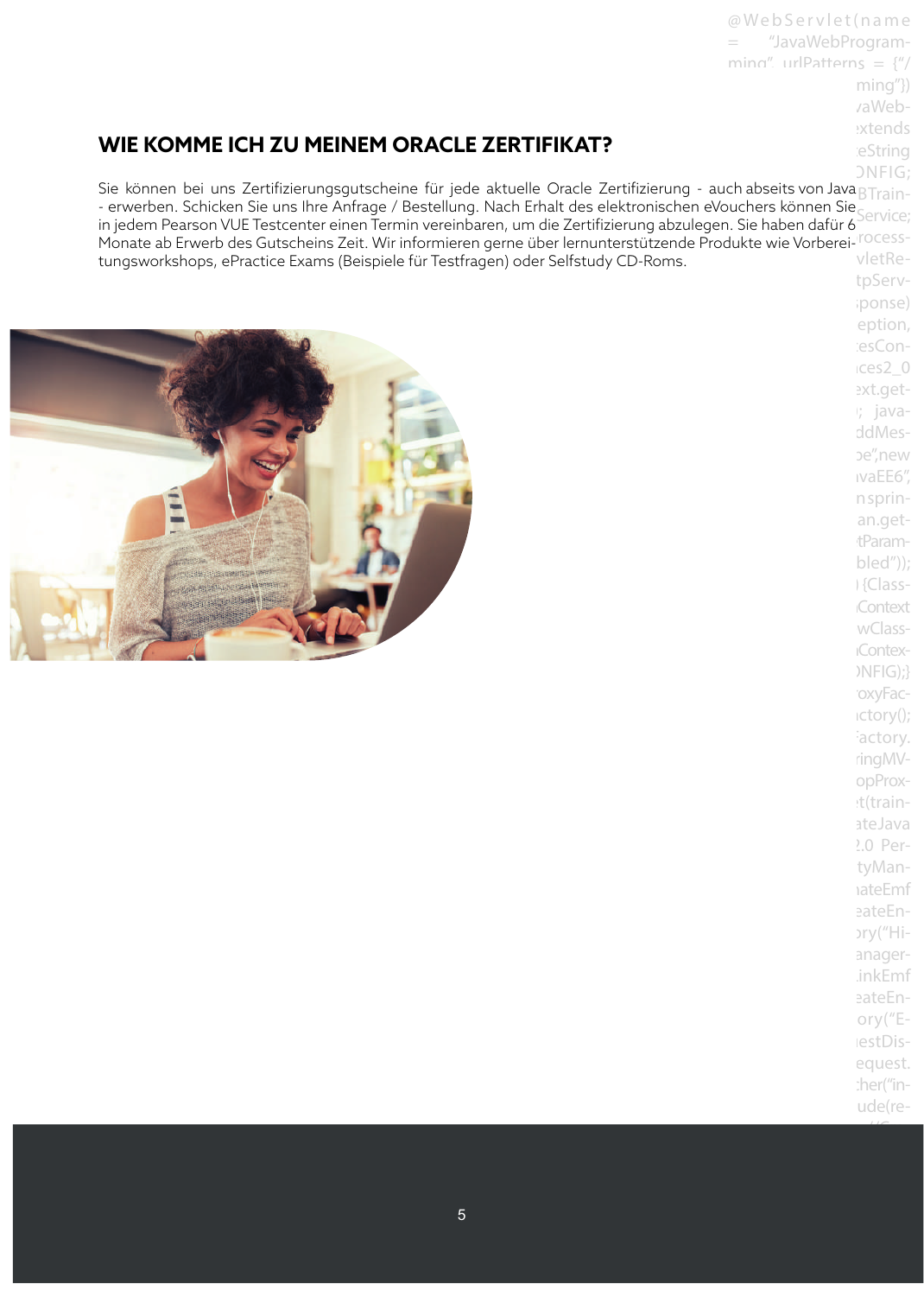# **SCHULUNGEN 2022**

Reques**SCHULUNGEN - VON PROFIS FÜR PROFIS** 

quest request request

JavaWe public Program HttpSer SPRING **JAXWS** ingServ protect

@ We b S e r v l e t ( n a m e "JavaWebProgramming", urlPatterns =  $\frac{4^n}{3}$ 

letResp<sup>Wir</sup> bieten Kurse für Java SE, Java Zertifzierungsvorbereitung, Spring Framework, Microservices, Javascript,<br>Er Java Javascript, Javascript, Javascript, Javascript, Javascript, Javascript, Javascript, Javascript, J throws Seact, Angular, "Android, Web Frogrammerung, Java LL, JFA, JSF, Java Ferformance Tuning, CDI, Kouin, Java<br>Le El Web Services, Java Enterprise Architekturen und UML, Scala, Docker, Microservices, Devops, sowie versch IOExceptives services, savat memper wie mememanen and er lej seala, Boener, Hillesservices, Bevops, some versemedene<br>IOExceptionsserver wie WebLogic, Tomcat, Wildfly & JBoss, Build und Configuration Management, Schulungen text javfür Software Tester und Scrum Schulungen. React, Angular, Android, Web Programmierung, Java EE, JPA, JSF, Java Performance Tuning, CDI, Kotlin, Java

CurrentUnsere Trainer sind erfahrene Software Ingenieure, die jahrelange Erfahrung in Java Entwicklungsprojekten ServerF<sup>mitbringen. Unser Standort ist Wien / Osterreich.</sup>

 $=$  Faces Context.getsage("tr FacesM  $"EJB3.1"$ gEnable ProxyFa tory=ne  $s$ istence agerFac  $=$  Pers clipseL patcher getReque dex.JSP quest, ate Mobile Application Client class AndroidClient extends Activity {public void onCreate(Bundle

savedInstanceState) {super.onCreate(savedInt

## Boolean **D Leistungen**

eter("S) Im Schulungspreis einer Klassenraumschulung if (sprin in unserem Haus ist das Mittagessen, Snacks, PathXml Getränke und die Schulungsunterlagen inkludiert. springContext die Dauer der Schulung bekommen Sie einen PathXmlApplicationContex-gerne den eigenen Laptop mitbringen und t(SPRING) verwenden. Laptop zur Verfügung gestellt. Sie können auch

## springAopProxyFactory. **Terminflexibilität**

addAdv<br>Gesting Unsere Schulungstermine finden Sie auf http:// CAdvice Governe Bonding Bottom in der der interne<br>CAdvice javatraining.at. Der angebotene Termin liegt für yFactor Sie ungünstig? Schicken Sie uns Ihre TerminvoringServ schläge und wir bemühen uns, Ihren Wünschen Persista zu entsprechen!

## tityManagerFactory("Hi-**Angepasste Schulungen**

## bernate **Inhouse Trainings**

Factory Selbstverständlich können Sie unsere hoch = Pers qualifizierten Trainer für Schulungen, Workshops tityMan und Beratungen zu sich ins Haus holen!

## **Schulungsunterlagen**

Die Schulungsunterlagen und Bücher werden von uns organisiert. Sie können die Unterlagen nach Ende der Schulung behalten.

## **Mindestteilnehmerzahl**

Die meisten Schulungen werden ab 2 Teilnehmern durchgeführt. Sollte eine Schulung aufgrund von Teilnehmermangel abgesagt werden erfahren Sie dies 7 Tage vor Beginn der Schulung.

## **Alternative Lernformate / Remote Schulungen**

Alle unsere Schulungen können auch als Remote-Live-Schulungen online abgehalten werden.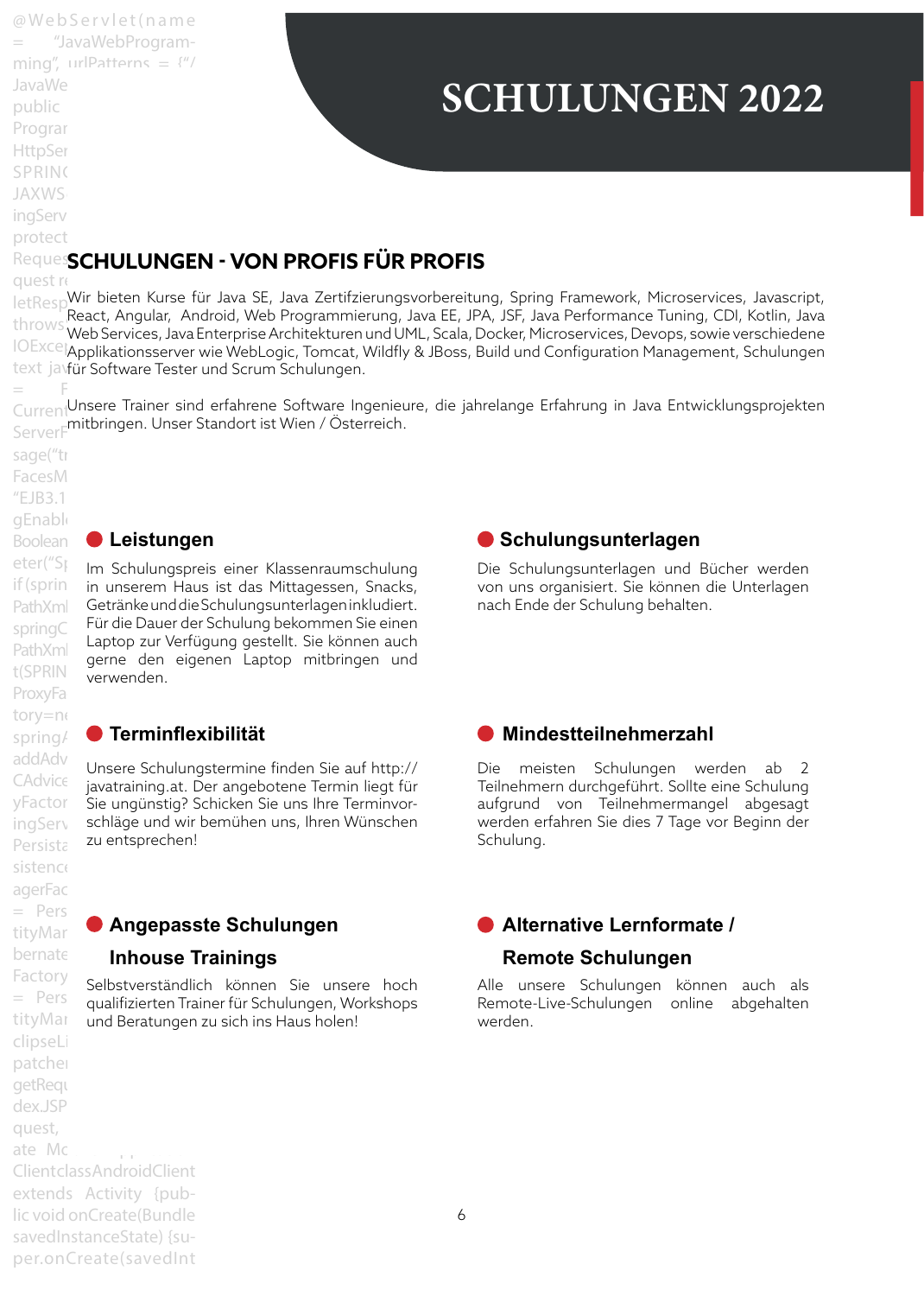@ We b S e r v l e t ( n a m e "JavaWebProgramming", urlPatterns =  $\frac{y''}{z}$ 

> $minq''$ } vaWebextends ieString ONFIG: BTrain-Service: rocessvletRetpServiponse) eption, esCon- $\cos 2\theta$ ext.get-; javaddMesbe".new ivaEE6". n sprinan.gettParambled")); i {Class-Context wClass-Contex- $NFIG);$ boxyFac $actor(y()$ ;

# **JAVA PROGRAMMER & DEVELOPER**

## **Java 17 Grundlagen**

**Einstieg in die Java Programmierung** - keine oder wenig Programmiererfahrung Voraussetzung.

The Java Technology • Thinking in Objects • The Java Language • Primitive Variables • Objects • Operators and Decision Constructs • Arrays • Using Loop Constructs • Methods and Encapsulation • Advanced Object Oriented Concepts • Handling Errors • The Big Picture • Lambda Expressions

## **Fortgeschrittene Programmierung mit Java 17**

#### **Ideal für Programmierer mit weitreichender Erfahrung in C++ und C#.**

Platform Overview • Syntax and Class Review • Class Design • Advanced Class Design • Inheritance with Interfaces • Collections and Generics • String processing • Exceptions and Assertions • I/O Fundamentals • File I/O with NIO 2 • Database Applications with JDBC • Database Applications with JPA • Concurrency • Localization • Lambda Expressions • Modularity

**Dauer** 5 Tage, 40 UE, Tageskurs **Kurssprache**  Deutsch, Unterrichtsmaterial Englisch

Deutsch, Unterrichtsmaterial Englischerteit actory. **Dauer**  5 Tage, 40 UE, Tageskurs **Kurssprache** 

## **Java 11-17 New Features**

#### **Der Kurs richtet sich an Java Experten, die von Java 8 oder 11 auf Java 17 umsteigen wollen.**

Overview of JDK8 Platform • Language Enhancements • Core Technologies Enhancements • I/O and Network Enhancements

Deutsch, Unterrichtsmaterial Englisch ory("E- **Dauer**  3 Tage, 24 UE, Tageskurs **Kurssprache** 

> lestDisequest. her("inude(re- $:$  //Crelication Client class AndroidClient extends Activity {public void onCreate(Bundle savedInstanceState) {super.onCreate(savedInt

ingMVopProxt(trainateJava  $2.0$  PertyManaateEmf eateEn- $\text{try}$ ("HianagerinkEmf eateEn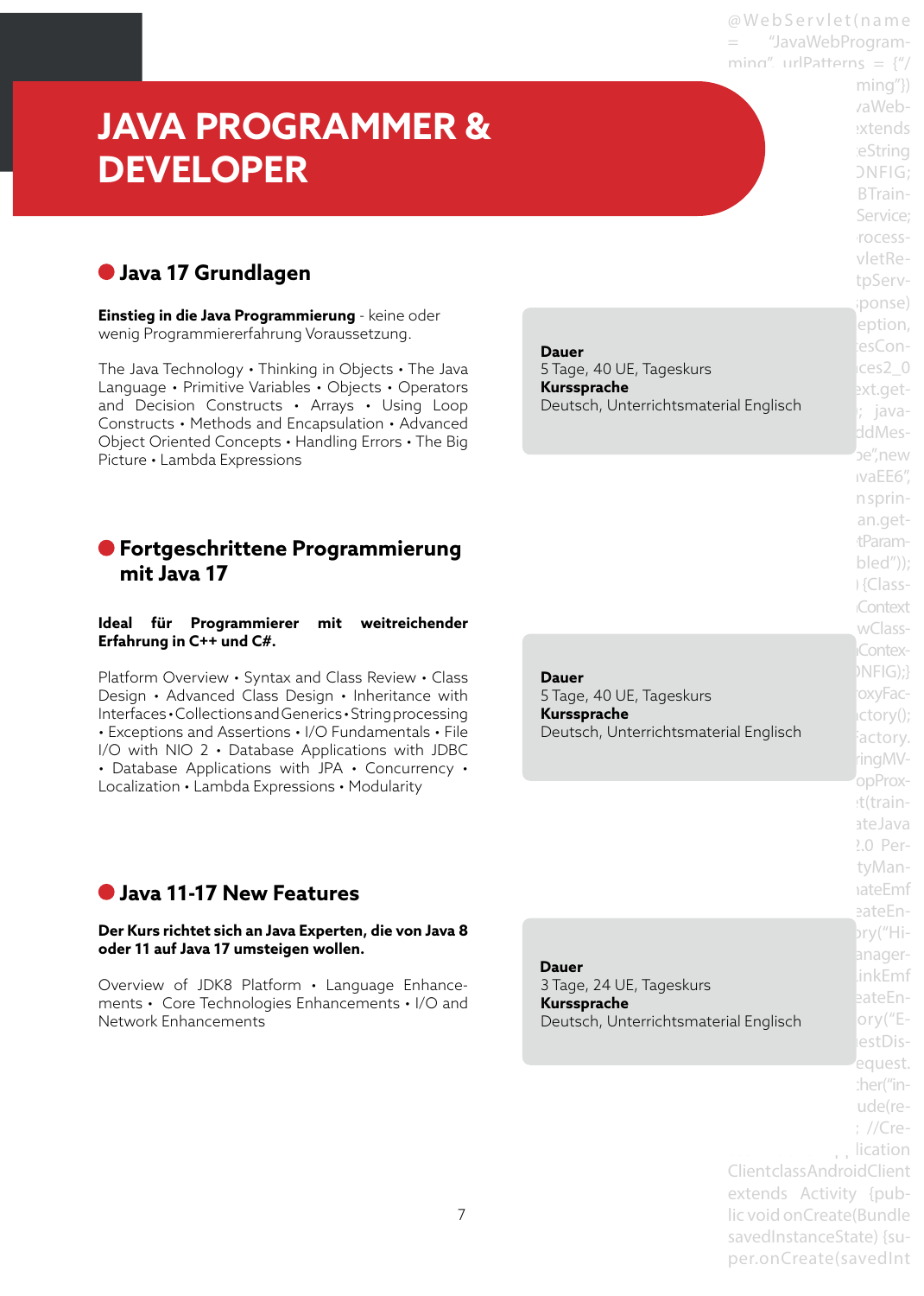@ We b S e r v l e t ( n a m e = "JavaWebProgramming", urlPatterns =  $\frac{4^n}{3}$ JavaWe public Program **HttpSer SPRING** Test-Driven Development with **JAXWS** ingServ **Protect<sub>in diesem Kurs werden Sie das neue Java Module**</sub> Requessystem und andere neue Features, wie JShell, quest ri**Convenience methods, Neues bei Streams, letResp<sup>v</sup>erwaltung von deprecated APIs und vieles mehr** throws. **kennenlernen.** IOExcel|Introduce Modularity · JShell · Multi-Release JAR text javfiles • Creating Custom Runtime Images • Enhance- $=$  Fments to the Stream API  $\boldsymbol{\cdot}$  Convenience Methods for CurrentCollections and Arrays • Enhanced Deprecations for ServerF<sup>APIsn • Services</sup> sage("tr FacesM  $"EJB3.1"$  )/ $\bullet$  who usit  $\bullet$ **Java**

eter("Sr

## **GENABLE Vorbereitungsworkshop zur Java Boolean SE 17 Developer Zertifizierung**

if (sprinDie Teilnehmer werden auf die aktuelle Oracle PathXml**Certified Professional, Java SE 17 Developer** springContext = new Class-**Zertifizierung (1Z0-829) vorbereitet.**

PathXml<br>Connupleklarationen, Initialisation and Scoping • Flusskont(SPRIN<sub>trolle</sub> (Flow control) • API-Inhalt (API Contents) • ProxyFaNebenläufigkeit (Concurrency) · Objekt-orientierte tory=neKonzepte • Collections / Generics • Grundlagen spring/(Fundamentals)

addAdv

CAdvice

yFactor

## **ingServo Rich Client mit JavaFX entwickeln** Persista

sistence**n diesem Kurs werden Sie lernen, wie man Rich** agerFac**client Applications mit Java SE 7 und Java FX 2** = Persbaut - von Analyse und Design zur Entwicklung der tityMarKernkomponenten der Anwendung.

bernate" (ENTITY Factory Introduce JavaFX • Create a User Interface Using<br>Factory lavaEX Components > Integrate a JavaEX Bigh Client + Enternal measurement integrate a satisfaction chemical Persian measurement tityMar Apply MVC Architecture · Java FX GUI and JPA · Java  $clipsel$  FX GUI and RESTful web service  $\cdot$  Package and deploy patcher<sup>a Java FX application • Sign a Java FX application</sup> JavaFX Components  $\bm{\cdot}$  Integrate a JavaFX Rich Client  $\bm{\cdot}$ 

getReque dex.JSP quest, ate Mobile Application Client class Android Client extends Activity {public void onCreate(Bundle savedInstanceState) {super.onCreate(savedInt

**Dauer**  4 Tage, 32 UE, Tageskurs **Kurssprache**  Deutsch, Unterrichtsmaterial Englisch

**Dauer**  5 Tage, 40 UE, Tageskurs **Kurssprache**  Deutsch, Unterrichtsmaterial Englisch

**Dauer** 

3 Tage, 24 UE, Tageskurs **Kurssprache**  Deutsch, Unterrichtsmaterial Englisch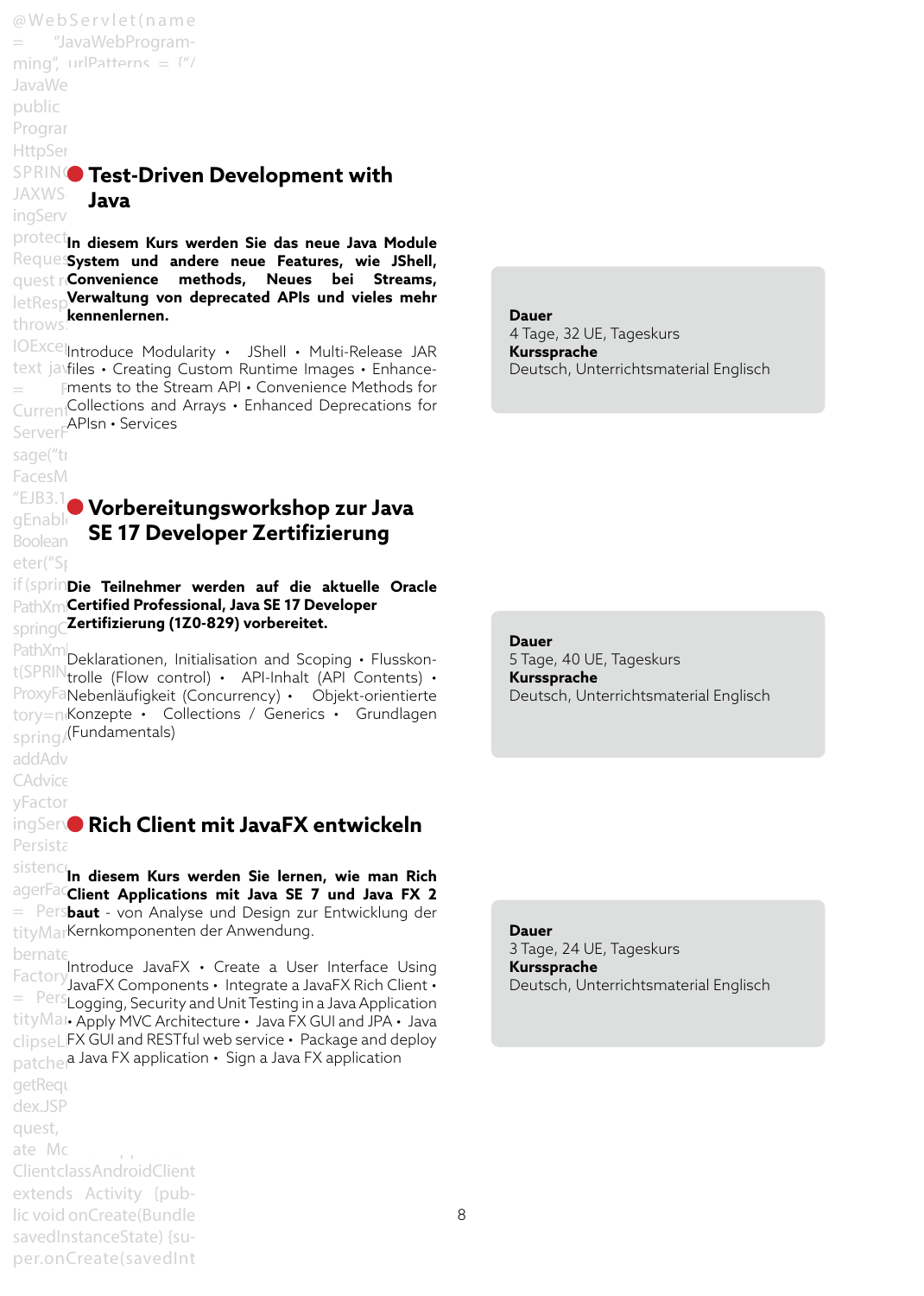## **Java SE 8 New Features**

## **Die bedeutendsten Änderungen und Weiterentwick-**

**lungen im Oracle Java SE9-11 Release.** Kurs richtet sich an Java Experten, die bereits mit der Entwicklung von Java Programmen unter der Verwendung von Java SE8 oder Vorgängerversionen, vertraut sind.

Overview of JDK9-11 Platform • Language Enhancements • Core Technologies Enhancements

|                                         | @WebServlet(name                  |                          |
|-----------------------------------------|-----------------------------------|--------------------------|
|                                         | "JavaWebProgram-                  |                          |
|                                         | ming" urlPatterns = $\frac{u}{l}$ |                          |
|                                         |                                   | ming"})                  |
|                                         |                                   | vaWeb-                   |
|                                         |                                   | extends                  |
|                                         |                                   | eString                  |
|                                         |                                   | <b>ONFIG;</b><br>BTrain- |
|                                         |                                   | Service;                 |
|                                         |                                   | rocess-                  |
| <b>Dauer</b>                            |                                   | vletRe-                  |
| 2 Tage, 16 UE, Tageskurs<br>Kurssprache |                                   | tpServ-                  |
| Deutsch, Unterrichtsmaterial Englisch   |                                   | ponse)                   |
|                                         |                                   | eption,                  |
|                                         |                                   | esCon-                   |
|                                         |                                   | ices2 0                  |
|                                         |                                   | ext.get-                 |
|                                         |                                   | r java-                  |
|                                         |                                   | ddMes-                   |
|                                         |                                   | be",new                  |
|                                         |                                   | ivaEE6''                 |
|                                         |                                   | n sprin-                 |
|                                         |                                   | an.get-                  |
|                                         |                                   | tParam-                  |
|                                         |                                   | $\text{bled}'$ );        |
|                                         |                                   | Glass-                   |
|                                         |                                   | Context                  |
|                                         |                                   | wClass-                  |
|                                         |                                   | <b>Contex-</b>           |
|                                         |                                   | )NFIG);}                 |
|                                         |                                   | oxyFac-<br>ictory();     |
|                                         |                                   | actory.                  |
|                                         |                                   | ringMV-                  |
|                                         |                                   | opProx-                  |
|                                         |                                   | :t(train-                |
|                                         |                                   | ateJava                  |
|                                         |                                   | 2.0 Per-                 |
|                                         |                                   | tyMan-                   |
|                                         |                                   | <b>ateEmf</b>            |
|                                         |                                   | eateEn-                  |
|                                         |                                   | pry("Hi-                 |
|                                         |                                   | anager-                  |
|                                         |                                   | .inkEmf                  |
|                                         |                                   | eateEn-                  |
|                                         |                                   | ory $("E-$               |
|                                         |                                   | lestDis-                 |
|                                         |                                   | equest.<br>:her("in-     |
|                                         |                                   | ude(re-                  |
|                                         |                                   | ; //Cre-                 |
|                                         |                                   | lication                 |
|                                         | ClientclassAndroidClient          |                          |
|                                         | extends Activity {pub-            |                          |
|                                         | lic void onCreate(Bundle          |                          |

savedInstanceState) {super.onCreate(savedInt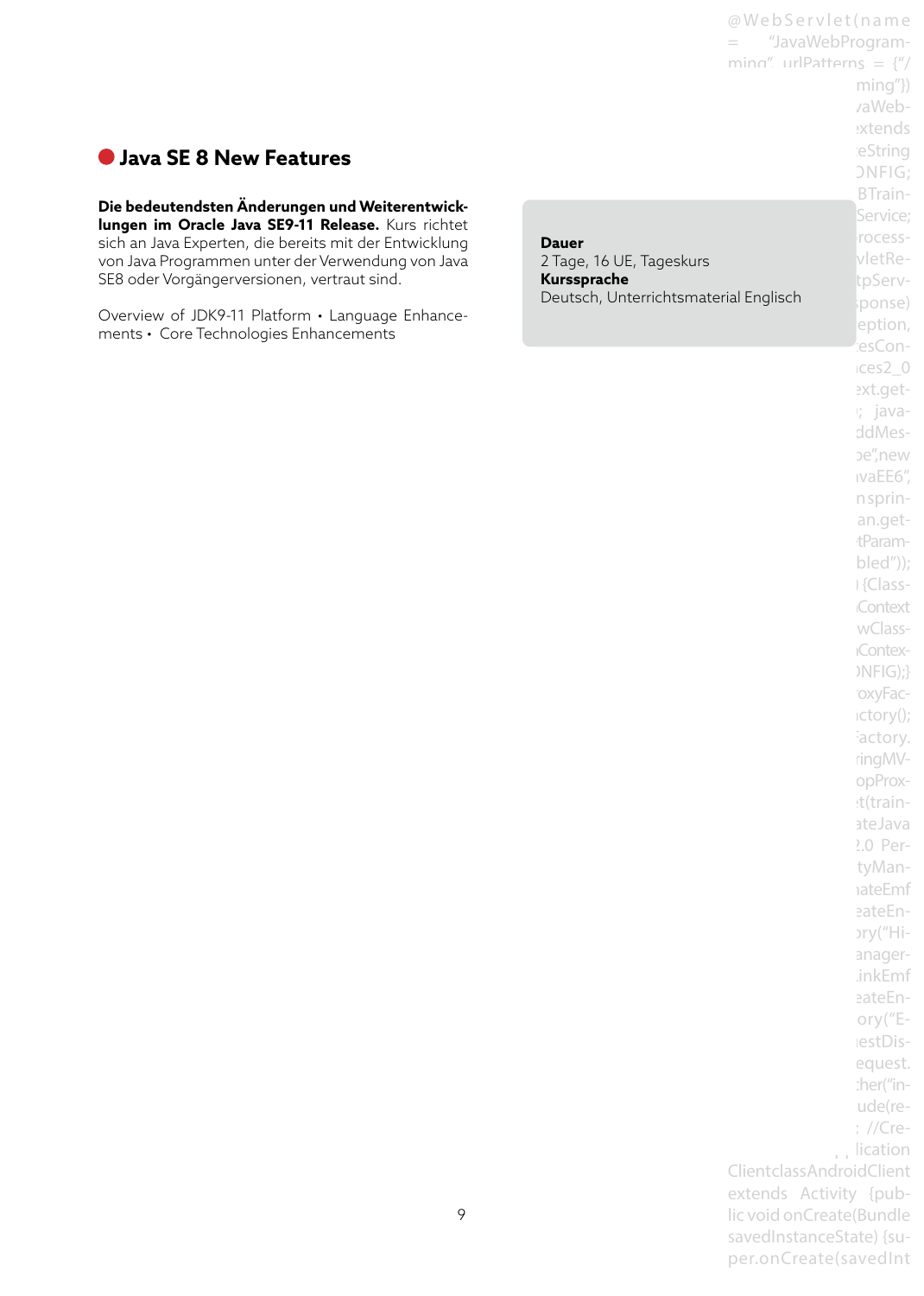@ We b S e r v l e t ( n a m e "JavaWebProgramming", urlPatterns =  $\frac{4^n}{3}$ JavaWe public Program HttpSer SPRING **JAXWS** ingServ protect Reques quest request, HttpServ-**JavaScript, HTML5, CSS3** letResp<br>Der Kurs bietet throws Servicus – Bietet Einsteigern, aber auch<br>Leichter Fortgeschrittenen, die Möglichkeit, ihre Kenntnisse  $\overline{\text{IOExce}}$ in Sachen Web-Tec text javaserverserverserver.  $\,=\,$  FGrundlagen • Variablen • Verzweigungen • Schleifen Current, Funktionen • Objekte • Fehlerbehandlung • DOM ServerFCDocument Object Model) • Ereignisse • Formulare<br>ServerFC Capyas und Animationen • AJAX (Asynchroneus sage("tr<sub>JavaScript and XML)</sub> • Web Worker • Datenspeicherung FacesMund Dateizugriff  $"EJB3.1"$ gEnable Boolean eter("Sportangular  $if$  (spring Einsteigern, aber auch in Sachen Web-Technologien zu vertiefen. • Canvas und Animationen • AJAX (Asynchronous  **Dauer**  5 Tage, 40 UE, Tageskurs **Kurssprache**  Deutsch, Unterrichtsmaterial Englisch **JAVASCRIPT**

PathXml**Der Kurs bietet detailerte Einführung in Angular (mit**  $_{\rm spring}$ C $\rm Ty$ pescript).

PathXml<br>Connul Technologies used by Angular • Setting up workspace • t(SPRIN<sub>Introduction</sub> in TypeScript • Implementing properties, ProxyFaevents and ngModel • Typical component interaction  $\mathop{\rm tory}\nolimits$  =n $\mathop{\rm patterns}\nolimits$  • Enhancing components with pipes and  $spring/\text{directives} \cdot \text{Using dependency injection with services} \cdot$ addAdv<sub>forms</sub> and authorices • Using routing • Handling<br>addAdvforms and authorication • Building an application CAdvice<sub>with</sub> Angular components forms and authentication • Building an application

yFactor ingServ

## Persista

#### sistence Angular Ac agerFactory history history history **Angular Advanced**

= PersDer Kurs behandelt erweiterte Themen rund um tityMar**Angular (unter Verwendung von TypeScript). Anhand** bernate**gemeinsam programmierter Beispiele werden diese** Factory**<sup>praktisch erläutert und angewendet.**</sup>

 $=$  Pers<sub>Model-driven Formulare • Web Worker • Globale</sub> tityMalFehlerbehandlung · IHTTP-Interceptoren · Reaktive clipseLiArchitekturen mit RxJS · Integration von WebSockets patcher State Management-Pattern • Modularisierung • npm-Pakete • Server-Side Rendering • BOAuth 2.0,<br>getRequestant Web Token • Act Compilation, Tree Shaking dex.JSP" Angular Flements quest, response in the set of the set of the set of the set of the set of the set of the set of the set of the set of the set of the set of the set of the set of the set of the set of the set of the set of the set of the s JSON Web Token • AoT-Compilation, Tree-Shaking • Angular Elements und Ivy

ate Mobile Application Client class AndroidClient extends Activity {public void onCreate(Bundle savedInstanceState) {super.onCreate(savedInt **Dauer** 3 Tage, 24 UE, Tageskurs **Kurssprache** Deutsch, Unterrichtsmaterial Englisch

**Dauer** 3 Tage, 24 UE, Tageskurs **Kurssprache** Deutsch, Unterrichtsmaterial Englisch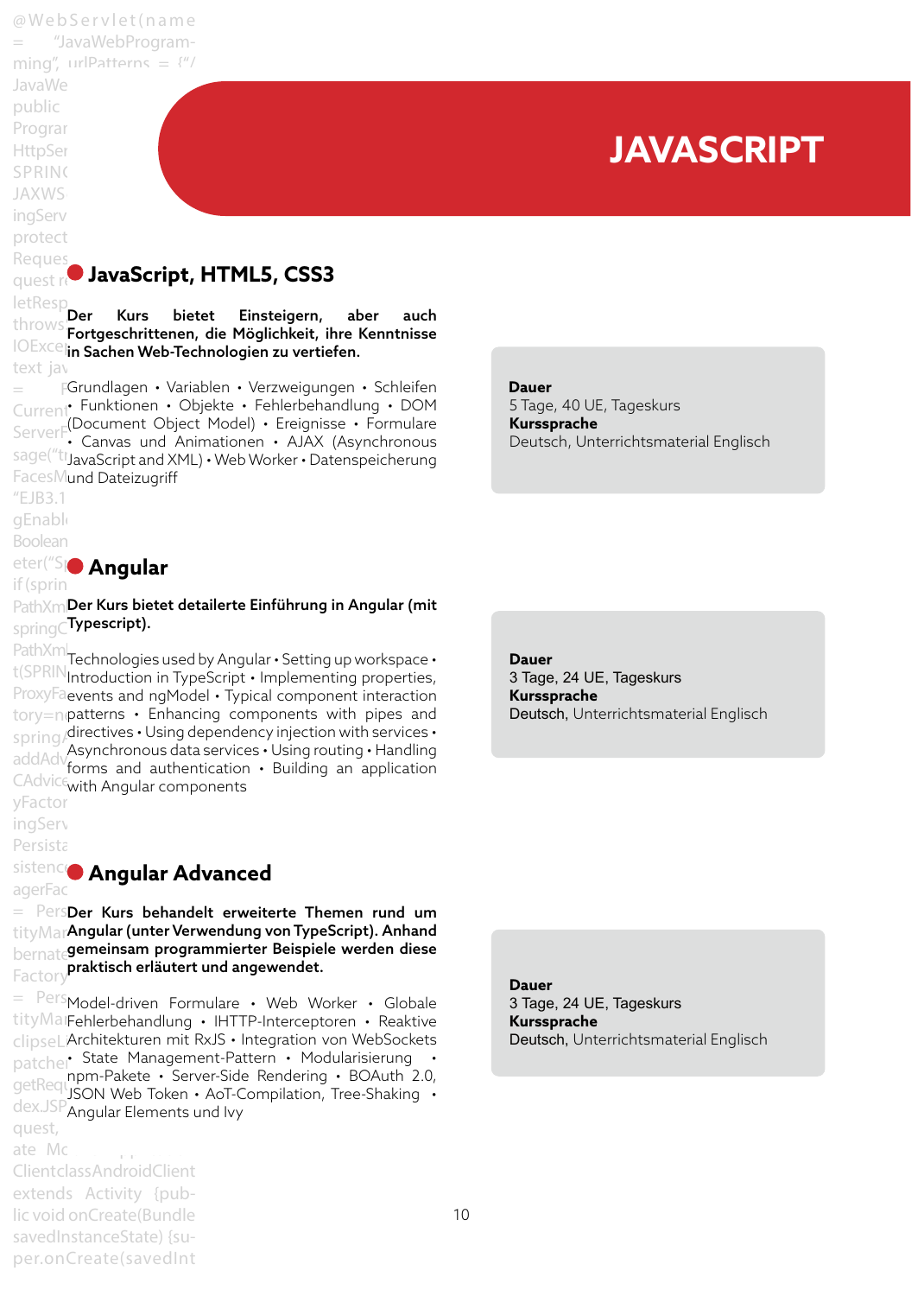## **Webentwicklung mit dem React Framework**

#### **Der Kurs bietet detailerte Einführung in React.**

Introduction to React • Create your first React Element • Create your first React Component • Proper data fetching • Write Code for the Browser • Server-Side Rendering • Improve Performance of your React Components • Testing and debugging of React Application • Improve your React Architecture with Flux • Antipatterns to be avoided in React Applications

Deutsch, Unterrichtsmaterial Englisch beutsch, Unterrichtsmaterial Englisch **Dauer** 3 Tage, 24 UE, Tageskurs **Kurssprache**

 $min(g'')$ vaWebextends ieString  $DNFIG:$ BTrain-Service: rocessvletRelponse) eption, iesCon $t$ ces2 $0$ ext.get $i$ ; javaddMesbe", new ivaEE6", n sprinan.gettParam $bled")$ ; i {Class-**Context** wClass-**IContex-** $NFG$ ;} 'oxyFac $ictory()$ ; iactory. ringMVopProxt(trainateJava 2.0 PertyManaateEmf eateEn- $\text{ary}$ ("Hianager-.inkEmf eateEnory $("E$ lestDisequest. :her("inude(re-;  $//Cre-$ . lication Client class AndroidClient extends Activity {public void onCreate(Bundle savedInstanceState) {super.onCreate(savedInt

@ We b S e r v l e t ( n a m e = "JavaWebProgramming", urlPatterns =  $\frac{y''}{z}$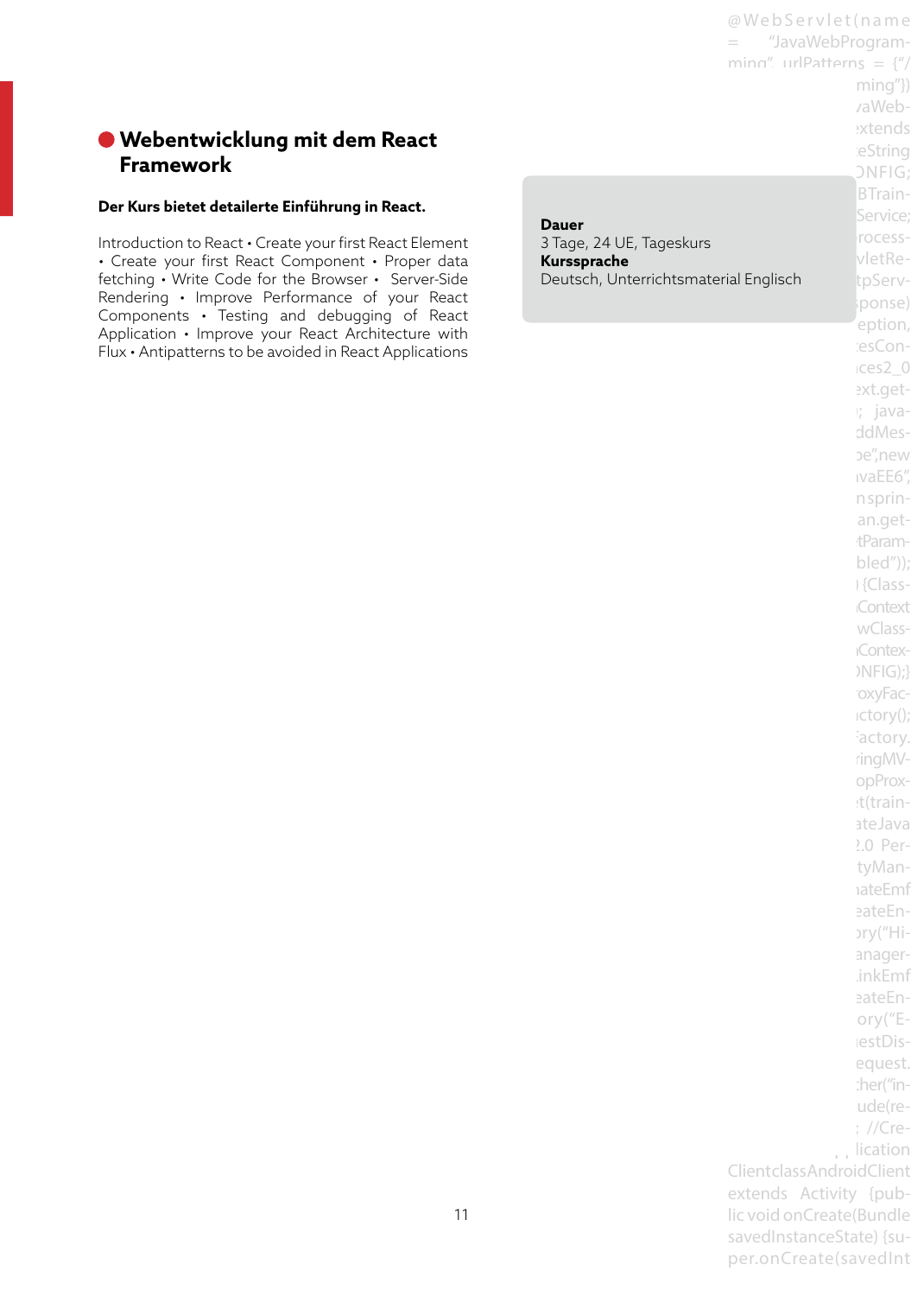@ We b S e r v l e t ( n a m e "JavaWebProgramming", urlPatterns =  $\frac{4^n}{3}$ JavaWe public Program HttpSer SPRING **JAXWS** ingServ protect Reques quest request, HttpServ-**Spring Framework 5 / Spring**  letResp throws IOExcel<sub>l</sub>n diesem Kurs lernen Java Entwickler anhand von text javpraktischen Beispielen Web-Anwendungen mit Hilfe  $\,=\,$  Fvon Spring Boot Framework zu entwickeln. Current<sub>inst</sub>ance () ServerFaufbau und Funktionen von Spring Boot • Spring<br>ServerFDopondency Injection (DI) • Aspekt Orientierte sage("trajectustie, new staten (21) in repend onentalete FacesMSpring Data · ReST Services · Spring MVC · Automati-"EJB3.1 siertes Testen mit Spring • Validierung mit Java Bean gEnabl<sub>l</sub>Validation • Spring Security Boolean  $\text{eter}("S)$  ,  $\blacksquare$ if (springEnabled) {Class-**Spring Framework Advanced** PathXml springC**Der Kurs bietet zusätzliche Themen und Vertiefungen** PathXm**zum Spring Framework 5.** t(SPRIN web & ReST Services Advanced • SOAP Web Services ProxyFamit Spring · Spring WebFlow · Asynchrone Kommuni- $\mathrm{tory}$ =n $\mathsf{k}$ ation • Batch Processing • Spring Security Advanced spring/ Reactive Programming mit Reactor und Spring addAdv<sup>Webflux</sup>. CAdvice yFactor ingServe Spring Fran Persistance **API 2.0 Persistance** sistence Der Kurs führt die Teilnehmenden in die Thematik agerFactor hand hand the numeration in the members of agerFactor = Perszeigt praktisch, wie sich Micorservices mit Spring tityMar**umsetzen lassen.** bernate<br>FactoryWillkommen zu Cloud, Spring • Micorservices mit Factory en Kommen zu Cloud, Spring • Pilcorservices mit = Pers<sub>Spring</sub> Boot imprementation incomgeneration into tityManDiscovery Client Resiliency Patterns mit Spring Cloud clipseLiund Netflix Hystix • Service Royuting mit Spring Cloud patcher die Zuul Microservices und Sicherheit • Event-driven architecture mit Spring Cloud Stream • Verteiltes<br>Stream in Spring Cloud Slouth und Zinkin • Donloving dex.JSP<sub>Microservices.</sub> quest, ate Mobile Application Client class Android Client extends Activity {public void onCreate(Bundle **SPRING FRAMEWORK Boot 2** Dependency Injection (DI) • Aspekt Orientierte  **Dauer**  5 Tage, 40 UE, Tageskurs **Kurssprache**  Deutsch, Unterrichtsmaterial Englisch **Dauer** 4 Tage, 32 UE, Tageskurs **Kurssprache** Deutsch, Unterrichtsmaterial Englisch **Spring Framework Microservices** Tracing mit Spring Cloud Sleuth und Zipkin • Deploying **Dauer** 4 Tage, 32 UE, Tageskurs **Kurssprache** Deutsch, Unterrichtsmaterial Englisch

savedInstanceState) {super.onCreate(savedInt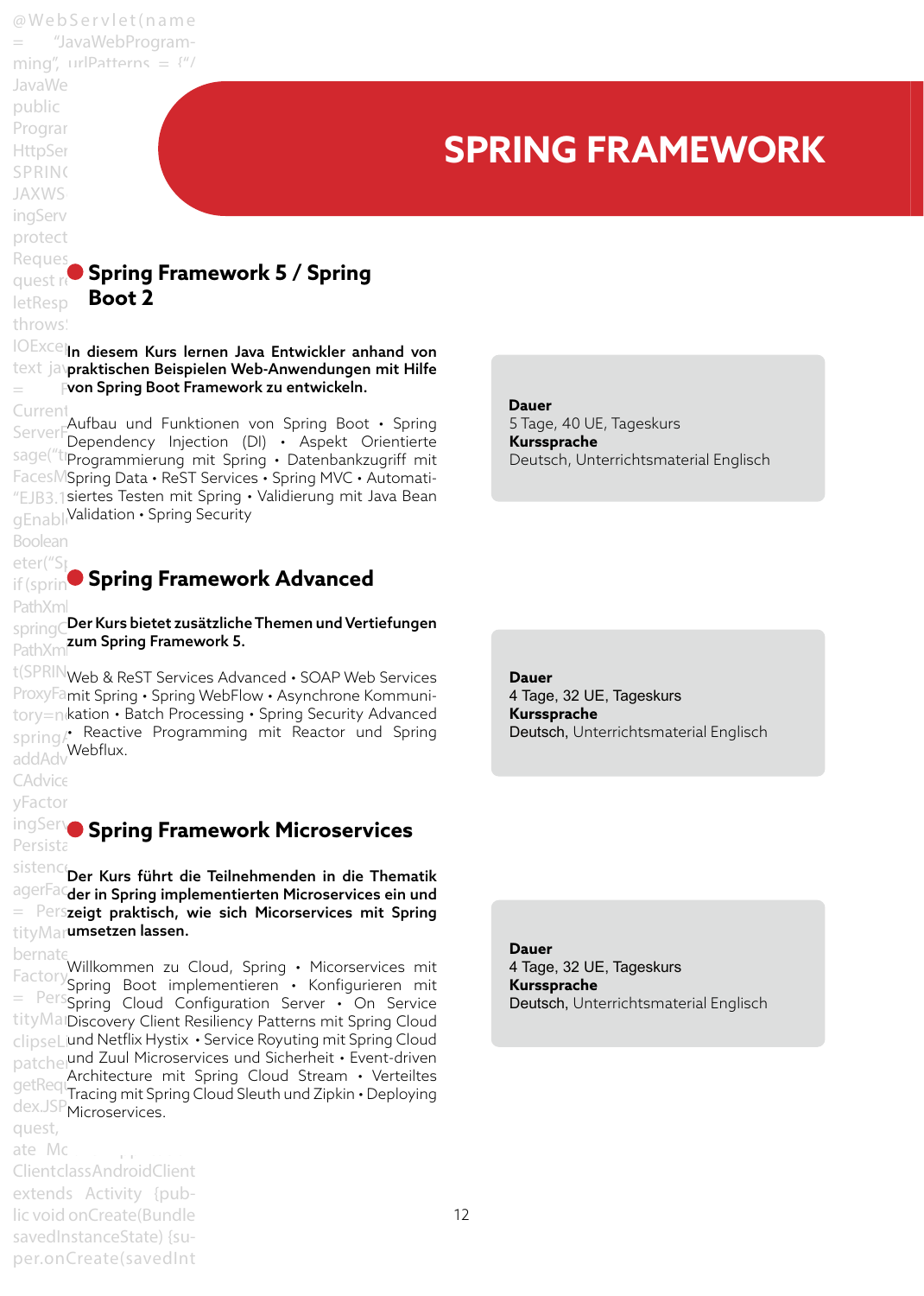@ We b S e r v l e t ( n a m e "JavaWebProgramming", urlPatterns =  $\frac{y''}{z}$ 

> $minq''$ } vaWebextends ieString  $ONFIG:$ BTrain-Service: rocess $v$ letRetpServponse) eption, esCon-

> ext.get-; javaddMesbe".new ivaEE6". n sprinan.gettParambled"));  $\lvert$  {Class-Context wClass-Contex-

> oxyFac $tctory()$ ; actory. ringMVopProxet(trainateJava  $2.0$  PertyManaateEmf eateEn-

# **JAVA ENTERPRISE**

## **Jakarta EE 8 New Features**

#### **Der Kurs wird für erfahrene Java EE Plattform Profis empfohlen.**

Java EE 8 Overview • CDI 2.0 • JAX-RS (Java API for RESTful Web Services) 2.1 reactive client API. • JSON-B, providing a binding layer for converting Java objects to and from JSON messages • Bean Validation 2.0, leveraging Java 8 language constructs for use in validation • Java EE Security API • JavaServer Faces 2.3

## **Jakarta EE in 5 Tagen**

#### **In diesem Kurs lernen Sie anhand von einer Beispielanwendung die wichtigsten Spezifikationen der Java Enterprise Edition kennen.**

Java EE 8 Overview • Servlets • Java Server Faces • RESTful Web Services • SOAP-Based Web Services • JSON Precessing • Web Socket • Enterprise JavaBeans • Context and Independency Injection • Concurrency Utilities • Bean Validation • Java Transaction • Java Persistence

#### Deutsch, Unterrichtsmaterial Englisch **CES2\_0 Dauer**  2 Tage, 16 UE, Tageskurs **Kurssprache**

narbeprassie<br>Deutsch, Unterrichtsmaterial Englisch MIFIG);}  **Dauer**  5 Tage, 40 UE, Tageskurs **Kurssprache** 

## **Java EE 7 Application Developer-Zertifizierung Vorbereitungsworkshop**

#### **Die Teilnehmer werden auf die Oracle Certified Professional Java EE 7 Application Developer Zertifizierung vorbereitet.**

Java EE Architecture • Implement Business Logic by Using EJBs • SOAP Services • JAX-WS and JAXB-APIs • Java Web Applications • WebSockets • Secure Java EE 7 Applications • Concurrency API • Manage Persistance using JPA Entities and BeanValidation

|                                       |                            | pry("Hi-                 |
|---------------------------------------|----------------------------|--------------------------|
|                                       |                            | anager-                  |
|                                       |                            | linkEmf                  |
| Dauer                                 |                            | eateEn-                  |
| 4 Tage, 32 UE, Tageskurs              |                            | ory( $E$ -               |
| Kurssprache                           |                            | estDis-                  |
| Deutsch, Unterrichtsmaterial Englisch |                            | equest.                  |
|                                       |                            | :her("in-                |
|                                       |                            | ude(re-                  |
|                                       |                            | $\frac{1}{2}$ //Cre-     |
|                                       | ill million i              | $\frac{1}{2}$ . lication |
|                                       | ClientclassAndroidClient   |                          |
|                                       | extends Activity {pub-     |                          |
|                                       | lic void on Create (Bundle |                          |
|                                       | savedInstanceState) {su-   |                          |
|                                       | per.onCreate(savedInt      |                          |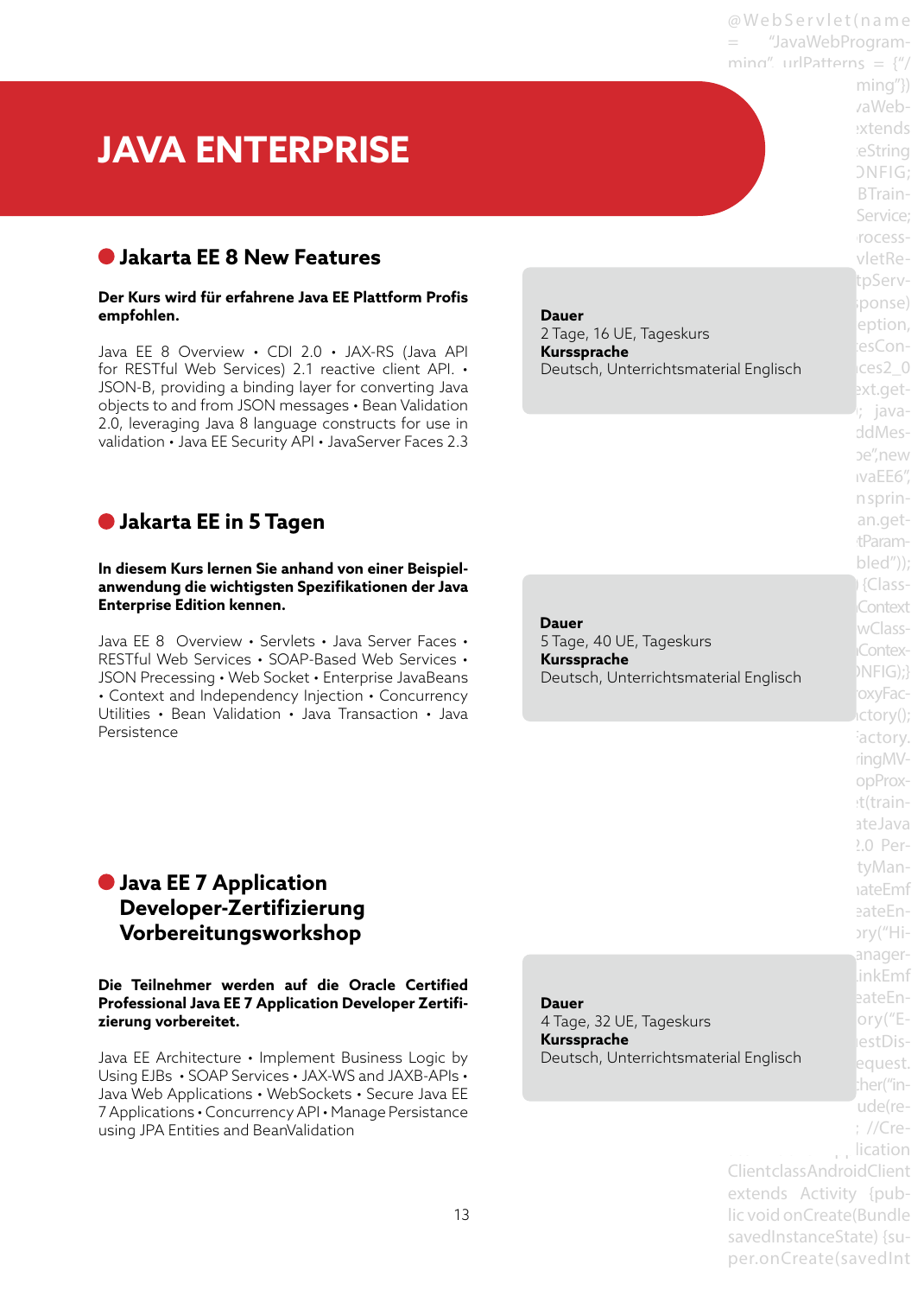@ We b S e r v l e t ( n a m e = "JavaWebProgramming", urlPatterns =  $\frac{4^n}{3}$ JavaWe

SPRING\_3\_0\_CONFIG;

 $=$  F Current ServerF sage("tr FacesM  $EIB3.1$ 

eter("Sp  $if$  (spring

addAdv CAdvice yFactor ingServ Persista sistence agerFac  $=$  Pers tityMar bernate Factory  $=$  Pers tityMar clipseLi patcher getReque dex.JSP quest,

ate Mobile Application Client class Android Client extends Activity {public void onCreate(Bundle savedInstanceState) {super.onCreate(savedInt

#### public C Mob Entwi Program **Web Entwicklung mit JavaServer** Htt<sub>pSer</sub> **Faces (JSF)**

JAXWS **Anhand von einer Beispielanwendung werden Sie** ingServature praktischerwe migber v**Faces API eintauchen und Erfahrungen sammeln.**<br>protect **auf praktischerweise in die Welt von Java Server** 

RequesEinführung in Java Server Faces · Konzepte von quest ruSF • Managed Beans • Unified EL • Navigation • letResp<sup>Standard</sup> JSF Komponenten • Advanced JSF • Facelets throws: Bookmarking • Templating • Verwaltung von<br>Lord Ressourcen • eigene JSF Komponente • Ajax und JSF • IOExcelissF und HTML5 • JSF und CDI • Primefaces JSF • Faces text javFlows • Bookmarking • Templating • Verwaltung von

#### **Dauer**

4 Tage, 32 UE, Tageskurs **Kurssprache**  Deutsch, Unterrichtsmaterial Englisch

#### gEnable Lave Daten Boolean**Nava Datenbankzugriff mit Hiber-**<br>Boolean **nate und JPA**

PathXmlDer Kurs wird für erfahrene Java Entwickler und  $\mathsf{springC}$ **Datenbankdesigner empfohlen.** 

PathXml<br>Connui Database Access with JPA Overview • Objectt(SPRIN<sub>Relational</sub> Mapping • Enterprise Applications • EJB • ProxyFaCDI • Transaction Management • Queries • Criteria API  $_{\rm tory=ne}$  XML Mapping Files  $\boldsymbol{\cdot}$  Packaging and Development spring/

**Dauer**  4 Tage, 32 UE, Tageskurs **Kurssprache**  Deutsch, Unterrichtsmaterial Englisch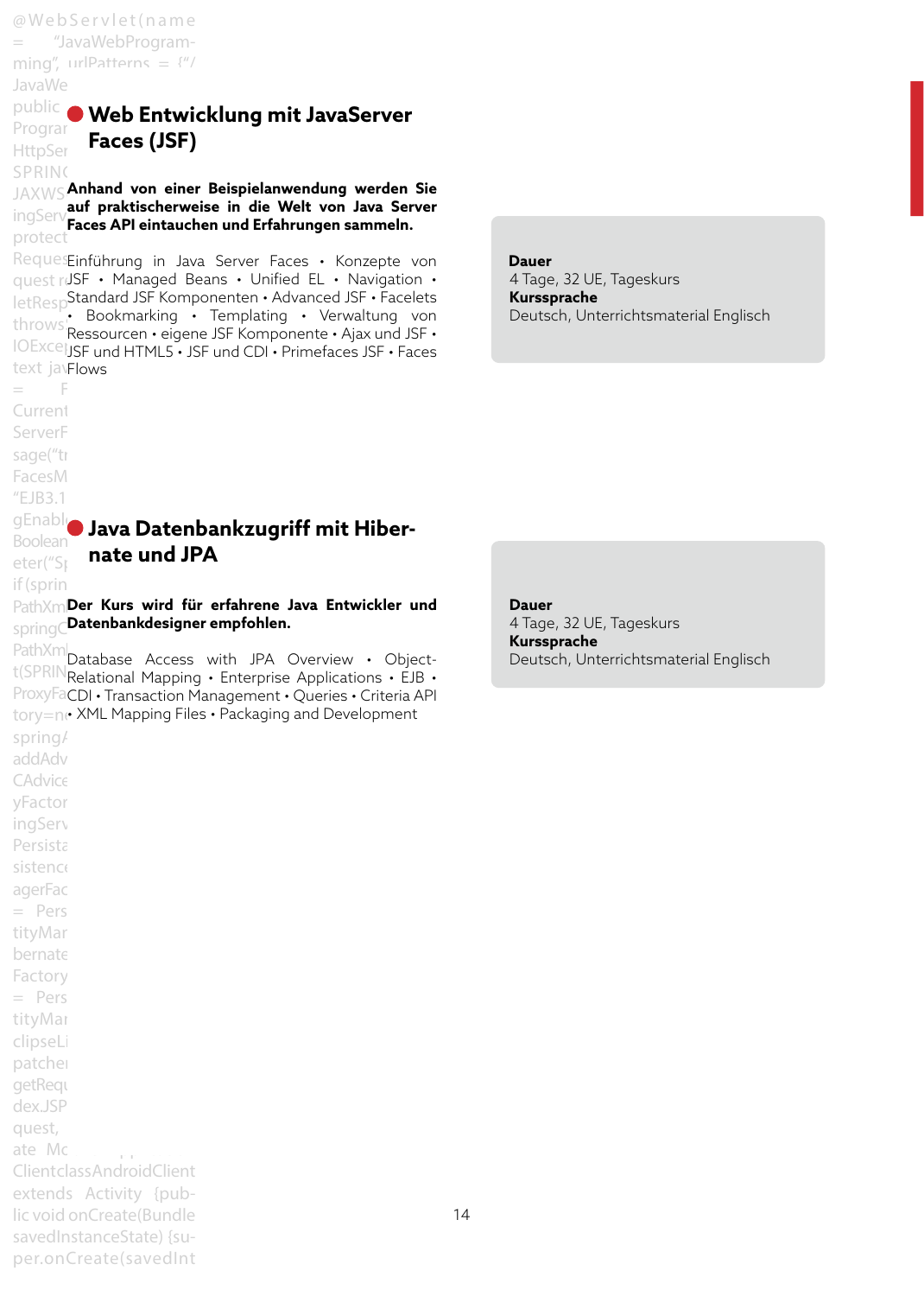**MICROSERVICES & CLOUD**

## **Microservices mit Quarkus**

**Die Schulung führt die Teilnehmenden in die Thematik der Entwicklung von Microservices ein und zeigt praktisch, wie sich Microservices mit Quarkus umsetzen lassen.**

Einführung in Microservices • Einführung in Kernkonzepte von Quarkus • Entwicklung von Microservies mit Web-Schnittstellen und Datenpersistenz • Entwicklung von Microservices unter Verwendung des MicroProfile API • Absicherung von Microservices • nicht-blockierendes Programmiermodell • reaktive Programmierung mit Vert.x • reaktives Messaging mit Apache Kafka • Deployment von Cloud-nativen Mircoservices unter Verwendung der GraalVM und Docker

## **Microservices mit Micronaut**

**Die Schulung führt die Teilnehmenden in die Thematik der Entwicklung von Microservices ein und zeigt praktisch, wie sich Microservices mit Micronaut umsetzen lassen.**

Einführung in Microservices • Entwicklung von Microservices mit Micronaut • Micronaut CLI • Dependency Injection • Applikationskonfiguration • Aspekt-orientierte Programmierung • HTTP-Server und HTTP-Client • Cloud-native Features • Meesagedriven Mircoservices • reaktive Programmierung • Management und Monitoring • Security • Internationalisierung

|        |                                                                                                                                     | NFIG);<br>oxyFac-<br>$ictory()$ ;<br>actory.<br>ringMV-<br>opProx-<br>t(train-                                      |
|--------|-------------------------------------------------------------------------------------------------------------------------------------|---------------------------------------------------------------------------------------------------------------------|
| skurs! | tsmaterial überwiegend                                                                                                              | ateJava<br>2.0 Per-<br>tyMan-<br>ateEmf<br>eateEn-<br>bry("Hi-                                                      |
|        | ClientclassAndroidClient<br>extends Activity {pub-<br>lic void onCreate(Bundle<br>savedInstanceState) {su-<br>per.onCreate(savedInt | anager-<br>.inkEmf<br>eateEn-<br>$ory("E-$<br>lestDis-<br>equest.<br>:her("in-<br>ude(re-<br>; //Cre-<br>. lication |

@ Web Servlet (name = "JavaWebProgramming", urlPatterns =  $\frac{y''}{z}$ 

> $minq''$ } vaWebextends ieString  $DNFIG:$ BTrain-Service: rocessvletRetpServiponse) eption, iesCon $t$ ces2 $0$ ext.get-; java-SeMes-

 $vaEE6''$ n sprinan.gettParambled")); i {Class-**Context** wClass-**Contex-**

narbeprassen<br>Deutsch, Unterrichtsmaterial überwiegend pe<sup>",</sup>new  **Dauer**  3 Tage, 24 UE, Tageskurs **Kurssprache**  Englisch

 **Dauer** 

3 Tage, 24 UE, Tage **Kurssprache**  Deutsch, Unterricht Englisch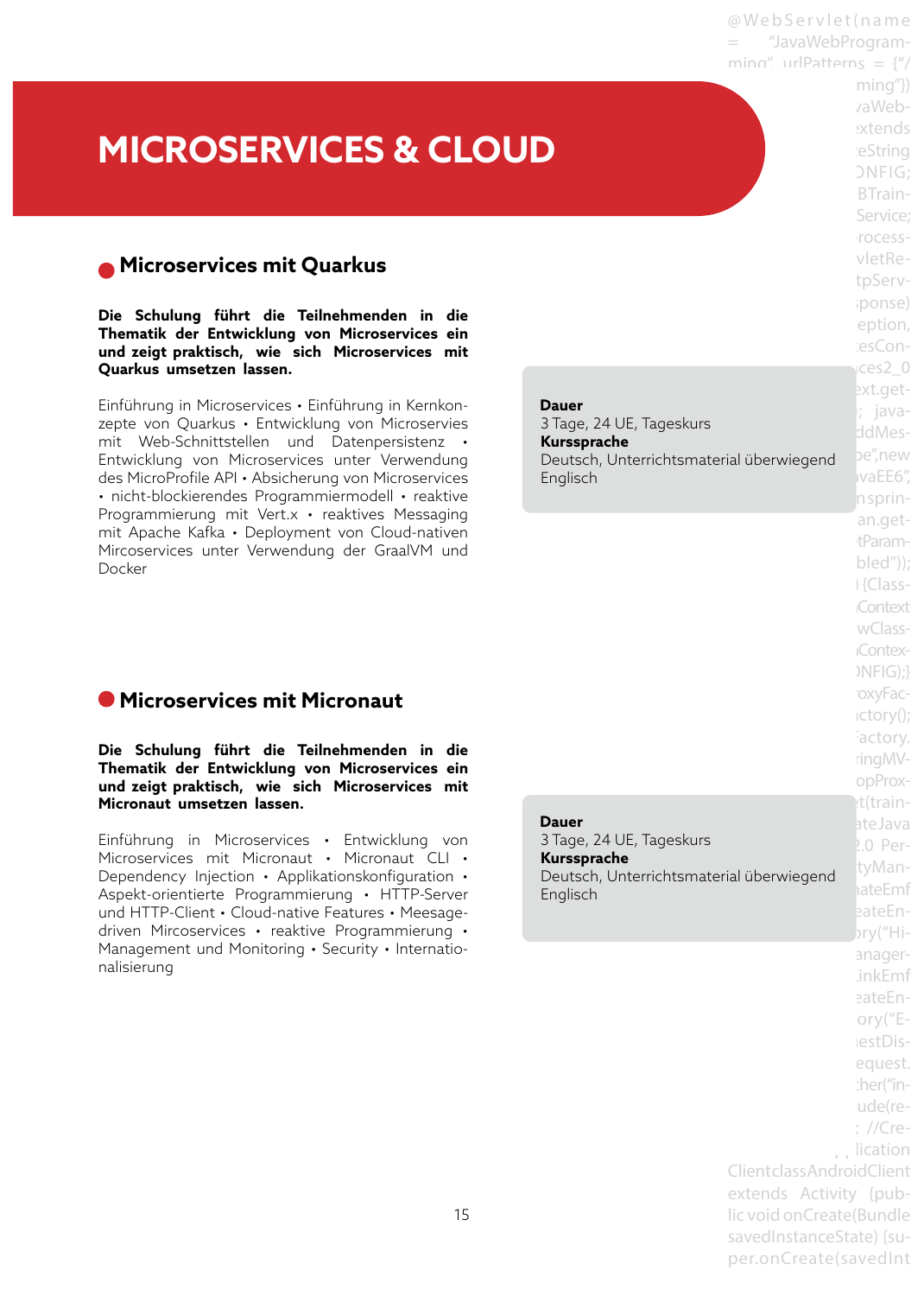@ We b S e r v l e t ( n a m e = "JavaWebProgramming", urlPatterns =  $\frac{4^n}{3}$ JavaWe public Programming extends to the set

## **HttpSer Microservices mit MicroProfile**

SPRING\_3\_0CONFIGURE JAXWS **Die Schulung führt die Teilnehmenden in die** ingService trainingService; **und zeigt praktisch, wie sich Microservices mit**  protect**ing asige praisibility and start indicessed.** Reques **Thematik der Entwicklung von Microservices ein** 

quest retinführung in Microservices • Einführung in letResp<sup>MicroProfile</sup> und zugehörige Technologien • Config  $t$ hrows: Pretrics • Fault Tolerance • Health Crieck • JWT<br> $t \sim \pi$  Propagation • OpenTracing • Open API: REST-APIs IOExcel<sub>dokumentieren</sub> • Microservices mit JAX-RS, CDI und text javJSON-P implementieren · typsichere REST-Clients  $=$  Faufrufen • Deployment von Microservices • Metrics • Fault Tolerance • Health Check • JWT

Current

ServerF

sage("tr

FacesM

 $"EJB3.1"$ 

gEnable

Boolean

eter("Sr

PathXml

**if (spring Spring Framework Microservices** 

springC<br><sub>Datb</sub>y<sub>ma</sub>**Die Schulung führt die Teilnehmenden in die** PathXm**illie Schulung funnt die Teimenmenden in die**<br>Connte**x-Exercise in Spring implementierten Microser**t(SPRING\_3\_1\_CONFIG);} **vices ein und zeigt praktisch, wie sich Microservices**  ProxyFa**mit Spring umsetzen lassen.** 

tory=ne**Der Kurs richtet sich primär an Java-Entwickler,**  $\mathsf{spring}/$ **eignet sich aber auch für Architekten.** 

addAdvwillkommen zu Cloud, Spring • Microservices mit CAdvice<sub>Spring</sub> Boot implementieren • konfigurieren mit Spring yFactorCloud Configuration Server • on Service Discovery •  $\log$ Ser $\sqrt{\text{Client Resili}}$ ency Patterns mit Spring Cloud und Netflix PersistaHystrix • Service Routing mit Spring Cloud und Zuul sistence Sicherheit • Event-driven Architecture mit Spring<br>Sistence Naud Stream • verteiltes Tracing mit Spring Cloud agerFacsleuth und Zipkin • Deploying Microservices Cloud Stream • verteiltes Tracing mit Spring Cloud

 $=$  Pers tityMar bernate Factory  $=$  Pers tityMar clipseLi patcher getReque dex.JSP quest, ate Mobile Application Client class AndroidClient extends Activity {public void onCreate(Bundle savedInstanceState) {su-

per.onCreate(savedInt

#### **Dauer**

3 Tage, 24 UE, Tageskurs **Kurssprache**  Deutsch, Unterrichtsmaterial überwiegend Englisch

#### **Dauer**

4 Tage, 32 UE, Tageskurs **Kurssprache**  Deutsch, Unterrichtsmaterial überwiegend Englisch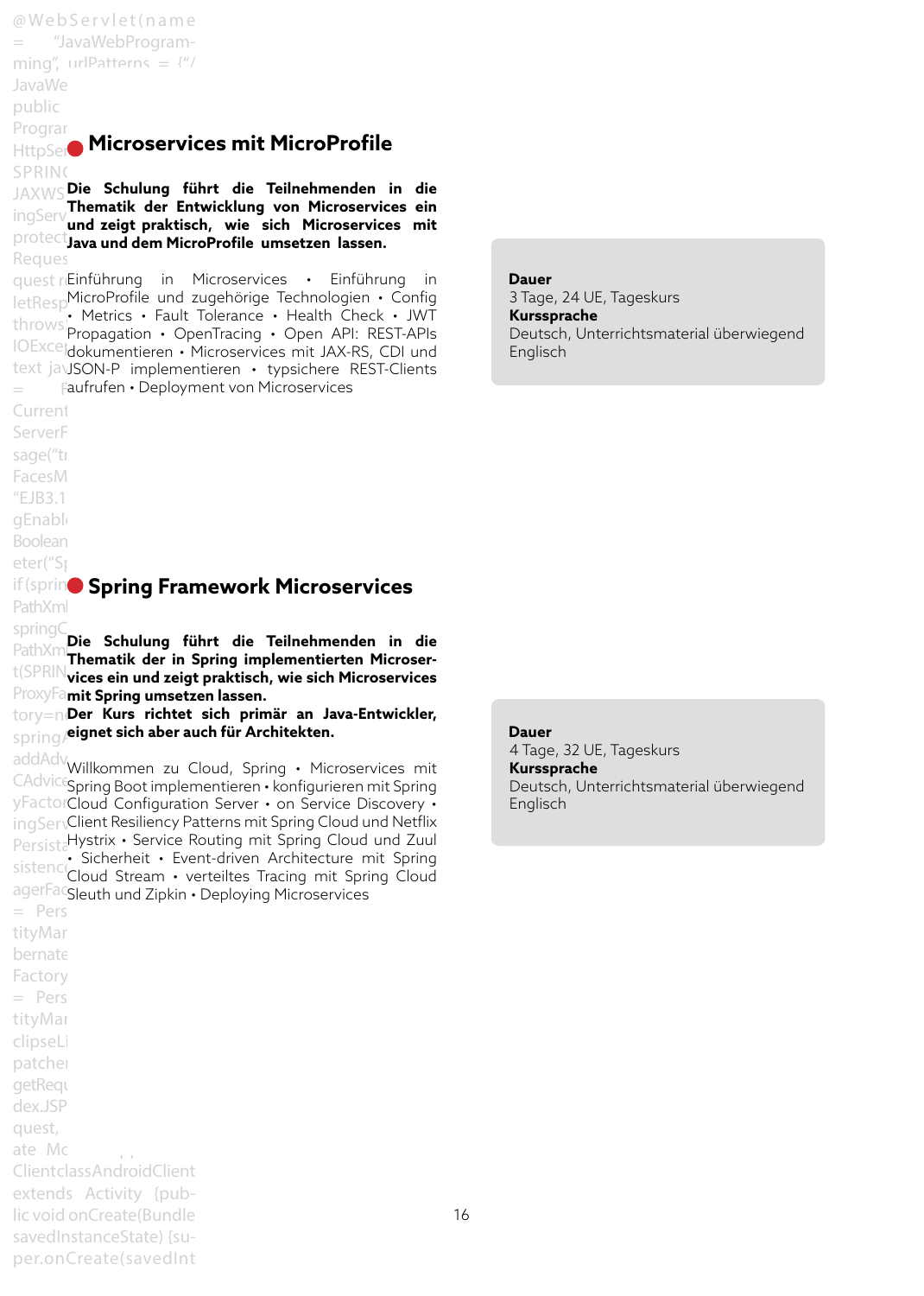JavaWebProgramming"})

#### Programming extends **WEB & APPLICATION SERVER** SPRING\_3\_0\_CONFIG;

## **Apache Tomcat für Administratoren und Entwickler**

#### **Dieser Kurs führt Administratoren und Entwickler in die aktuelle Version des Tomcats ein und rüstet sie für die tägliche Arbeit.**

Einführung in Java EE-Plattform • Einführung in Apache Tomcat • Architektur von Tomcat: Server, Service, Connector, Engine, Host, Context • Installation und Konfiguration des Tomcat • Deployment von Web-Applikationen • Webbasierte Managementkonsole • Verwaltung von HTTP-Sessions • Logging • Monitoring • JNDI-Konfiguration • Konfiguration von SSL und Security-Realms • Integration von Apache Web Server • Valves und Servlet Filters • Nutzung des Tomcat im eingebetteten Modus • Entwicklung von WebSocket-basierten Applikationen für den Tomcat • Clustering • Ausblick auf Apache TomEE Best Practices • Abschließende Gesamtaufgabe inkl. Coaching

## **WildFly & JBoss EAP für Administratoren und Entwickler**

**Der Kurs behandelt einerseits die Administration, andererseits lernen Entwickler das gesamte Potenzial der Applikationsserver zur Realisierung eigener Applikationen und Komponenten zu nutzen. Weiterhin erfahren die Teilnehmer, wie sie einen leistungsfähigen Cluster aufbauen sowie WildFly bzw. JBoss EAP mit Docker nutzen können.**

Überblick über WildFly • Voraussetzungen und Installation • Administration und Überwachung • Konfiguration von Subsystemen• Deployment • Modulsystem • Clustering • Integration von WildFly

## **Dauer**

3 Tage, 24 UE, Tageskurs **Kurssprache**  Deutsch, Unterrichtsmaterial Englisch

## **Dauer**

5 Tage, 40 UE, Tageskurs **Kurssprache**  Deutsch, Unterrichtsmaterial Englisch

ings in the service; rocessvletRetpServiponse) eption, iesCon $res2<sub>0</sub>$ ext.get $i$ ; javaddMesbe".new ivaEE6". n sprinan.gettParambled")); i {Class-**Context** wClass-**Contex-** $NFIG:$ oxyFac $ictory()$ ; actory. ringMVopProxet(trainateJava  $2.0$  PertyManaateEmf eateEn- $\text{ary}$ ("Hianager-.inkEmf eateEnory $("E$ lestDisequest. :her("inude(re- $:$  //Crelication Client class AndroidClient extends Activity {public void onCreate(Bundle savedInstanceState) {super.onCreate(savedInt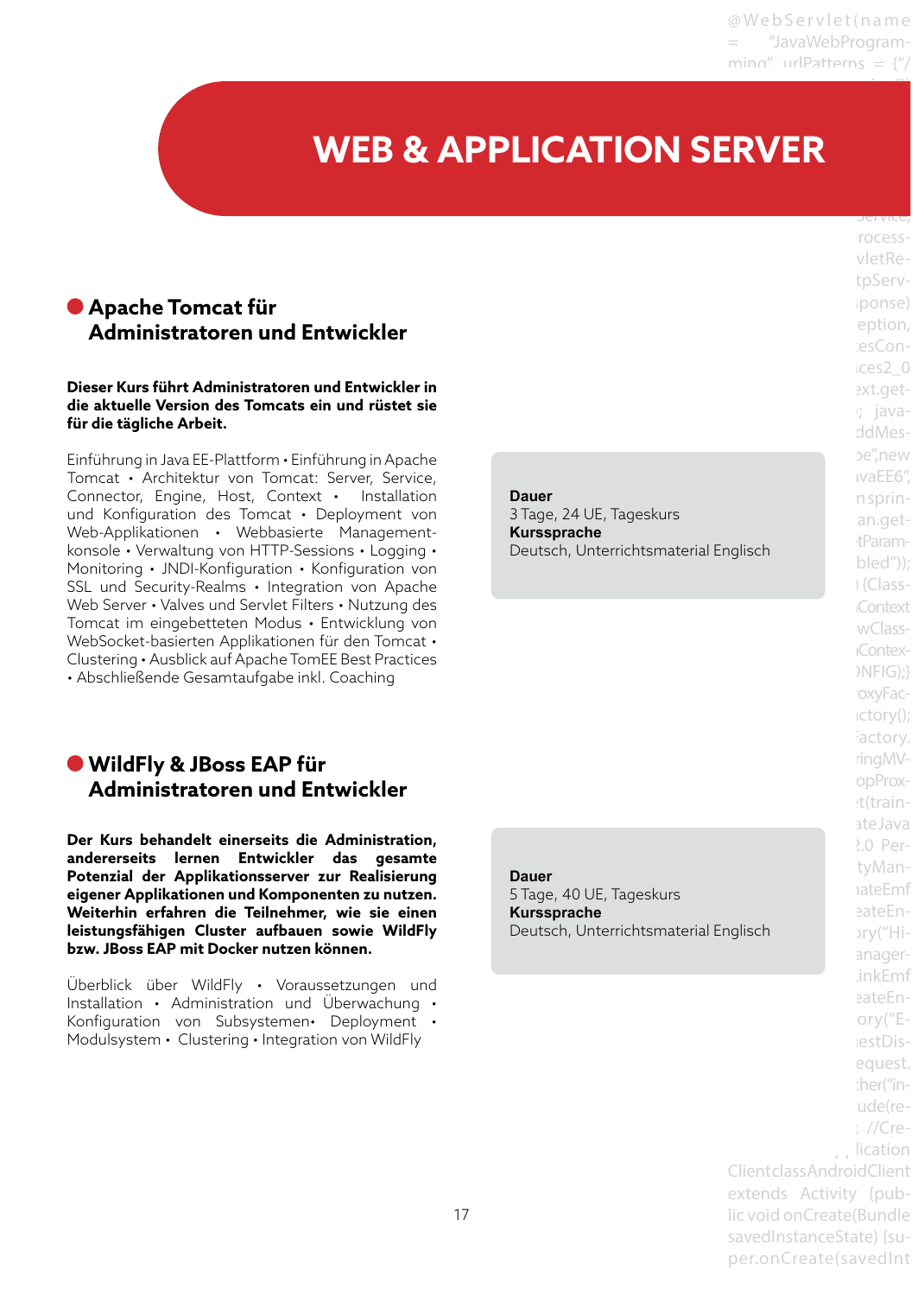JavaWebProgramming"})

## Programming extends **EXERGIVE ANDROID & IOS**

## ingservice trainingservice trainings protect Reques letResp**DART** throws: ServerF Boolean if (springEnable) werkzeuge PathXml springC PathXml t(SPRING\_3\_1\_CONFIG);} ProxyFa tory=ne spring/ addAdv ingServ Persista tityMar clipseLi patcher getReque dex.JSP quest, ate Mobile Application Client class AndroidClient extends Activity {public void onCreate(Bundle savedInstanceState) {super.onCreate(savedInt

# **quest request Capp Entwicklung mit Flutter &**

IOEXCel Die Schulung setzt sich mit spezifischen Themen text jav der App-Entwicklung auseinander und richtet sich  $\equiv$  Fan Einsteiger und Profis; grundlegende Kenntnisse Current in einer objektorientierten Programmiersprache werden vorausgesetzt.

sage("trapinie Sprache Dart • Mobile & Web • Dart Syntax • FacesM Datentypen • Kontrollfluss • Ausnahmebehandlung "EJB3.1 • Objektorientierte Programmierung • Fat-Arrow • gEnabled Immutable, Annotationen • Factory Konstruktor • eter("Springenabled") i Asynchrone Operationen • Generatoren • Streams • Vererbung & Mixins • Generische Klassen • Typparameter • beschränkte parametische Polymorphie •

#### **Dauer**  5 Tage, 40 UE, Tageskurs **Kurssprache**  Deutsch/ Englisch

## **App Development mit Ionic**

CAdvice Committee Can Entertaining von Sine Prop. yFactor sind. Der Kurs richtet sich primär an Entwickler. Das Ziel dieser Schulung ist es, die Fähigkeiten zu vermitteln, die zur Entwicklung von einer App mit

 $s$ istence Unitainung forme • web Components und Stench agerFactory historial materials in the component = Pers Management mit NgRx • Routing mit Angular Router tityMar • User Management und third-party service logins bernate in mit Firebase • Data persistence mit Firebase Cloud Factory Friestore • Ont testing thit Karina and end-to-end<br>testing mit Protector • End to End Test and Build • App Pers publishing • Features von Ionic Pro, Ionic • Advanced Einführung Ionic • Web Components und Stencil Firestore • Unit testing mit Karma und end-to-end Topics

**Dauer**  5 Tage, 40 UE, Tageskurs **Kurssprache**  Deutsch/ Englisch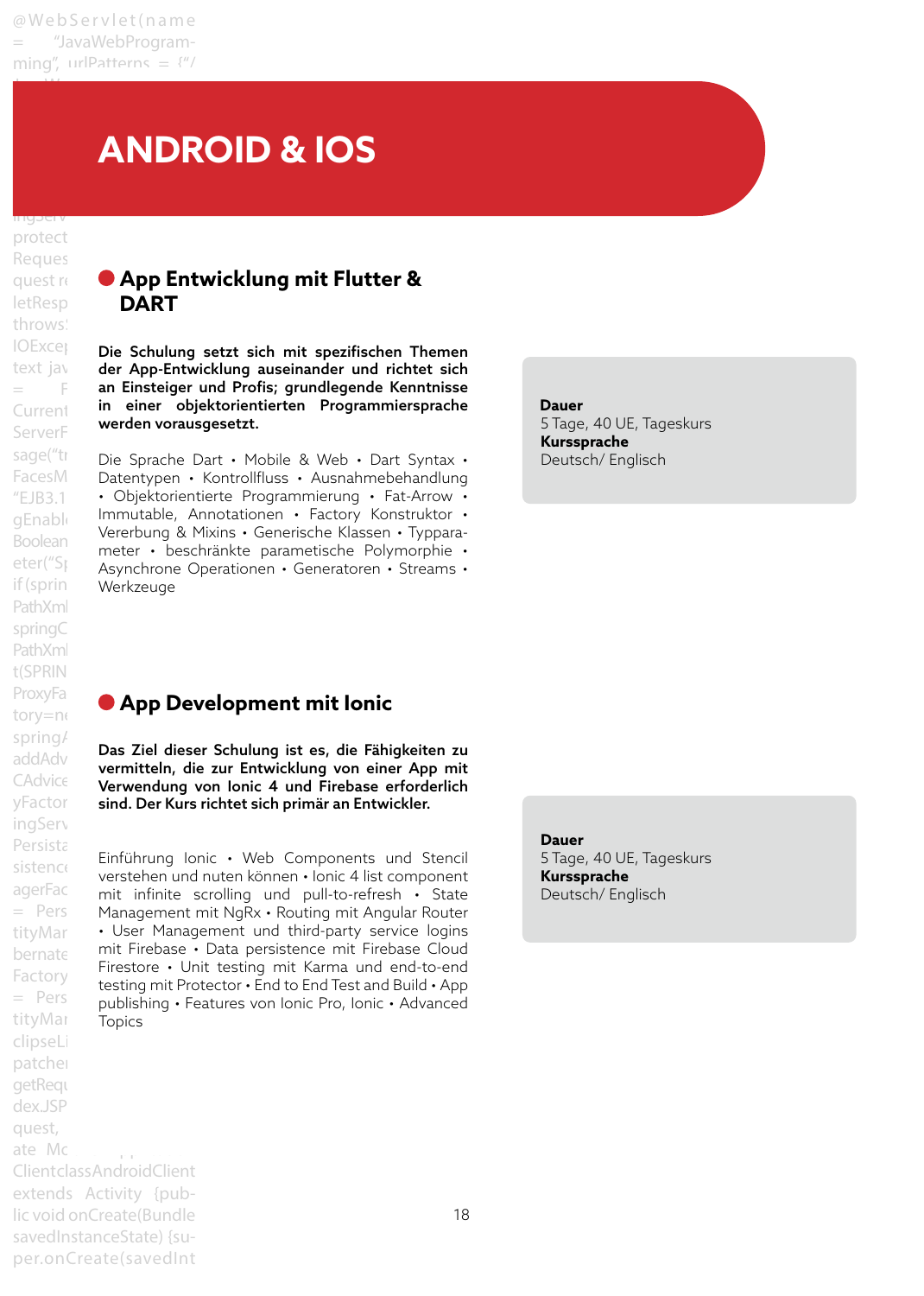## **App Entwicklung mit Android & Java**

#### Die Schulung ist für Entwickler die Erfahrungen mit den Android Versionen und den Java SE Fundamentals haben.

Introduction to Mobile Platforms and Android • Android Architecture • Activity Lifecycles and state changes • Views, View Groups and Layouts • Studio Layout Editor • Manual XML Layout Design in Android Studio • Managing Constraints and Constraint sets • Event Handling • Gesture and Pinch Recognition • Fragments • Creating and Managing overflow Menus • Animating user interface using Android Transition Framework • Implementing Android Scene Transition • Working with floating action button and snackbar • Creating a Tabbed Interface using a TabLayout Component • RecycleView and CardView • Navigation Drawer • Intents • Explicit Intents, Implicit Intents, Broadcasts • Overview of threads and asyncTasks • Started and Bound Services • Notifications • Multiwindow Support • SQLite Databases • Storage Access Framework • Video Playback • Picture in Picture mode • Printing Framework • sensors - Fingerprint

## **App Entwicklung mit Android & Kotlin**

Die Schulung führt durch den Prozess des Erlernens all der neuen Funktionen, die Java fehlten. Diese Schulung soll keine Sprachreferenz sein, sondern ein Werkzeug für Android-Entwickler, um Kotlin zu lernen und in der Lage zu sein, ihre eigenen Projekte selbst fortzusetzen.

Android Virtual Device (AVD) • Android Studio AVD Emulator • Android Studio Interface • Android Studio Code Editor • Kotlin Operators an Expressions • Kotlin Flow Control • Kotlin Functions & Lambdas • Object Oriented Programming in Kotlin • Kotlin Inheritance & Subclassing • Android View Binding • Android Application & Activity Lifecyle • Android Activity State Changes • Android Views, View Groups & Layouts • Android Layout Editor • Android Constraint Layout

|                                 | @WebServlet(name                  |
|---------------------------------|-----------------------------------|
|                                 | "JavaWebProgram-                  |
|                                 | ming" urlPatterns = $\frac{1}{2}$ |
|                                 | $ming''$ }                        |
|                                 | vaWeb-                            |
|                                 | extends                           |
|                                 | eString                           |
|                                 | <b>ONFIG;</b>                     |
|                                 | BTrain-                           |
|                                 | Service;                          |
| Dauer                           | rocess-                           |
| 5 Tage, 40 UE, Tageskurs        | vletRe-                           |
| Kurssprache                     | tpServ-                           |
| Deutsch/Englisch                | ponse)                            |
|                                 | eption,                           |
|                                 | esCon-                            |
|                                 | $cces2_0$                         |
|                                 | ext.get-                          |
|                                 | r; java-                          |
|                                 | ddMes-                            |
|                                 | be",new                           |
|                                 | ivaEE6''                          |
|                                 | n sprin-                          |
|                                 | an.get-                           |
|                                 | tParam-                           |
|                                 | $\text{bled}'$ );                 |
|                                 | Glass-                            |
|                                 | Context                           |
|                                 | wClass-                           |
|                                 | <b>Contex-</b>                    |
|                                 | NFIG);                            |
|                                 | oxyFac-                           |
|                                 | ictory();<br>actory.              |
|                                 | ringMV-                           |
|                                 | opProx-                           |
|                                 | :t(train-                         |
|                                 | ateJava                           |
|                                 | 2.0 Per-                          |
| <b>Dauer</b>                    | tyMan-                            |
| 5 Tage, 40 UE, Tageskurs        | hateEmf                           |
| Kurssprache<br>Deutsch/Englisch | eateEn-                           |
|                                 | bry("Hi-                          |
|                                 | anager-                           |
|                                 | .inkEmf                           |
|                                 | eateEn-                           |
|                                 | ory $("E-$                        |
|                                 | lestDis-                          |
|                                 | equest.                           |
|                                 | :her("in-                         |
|                                 | ude(re-                           |
|                                 | ; //Cre-                          |
|                                 | lication                          |
|                                 | ClientclassAndroidClient          |
|                                 | extends Activity {pub-            |
|                                 | lic void onCreate(Bundle          |
|                                 | savedInstanceState) {su-          |

per.onCreate(savedInt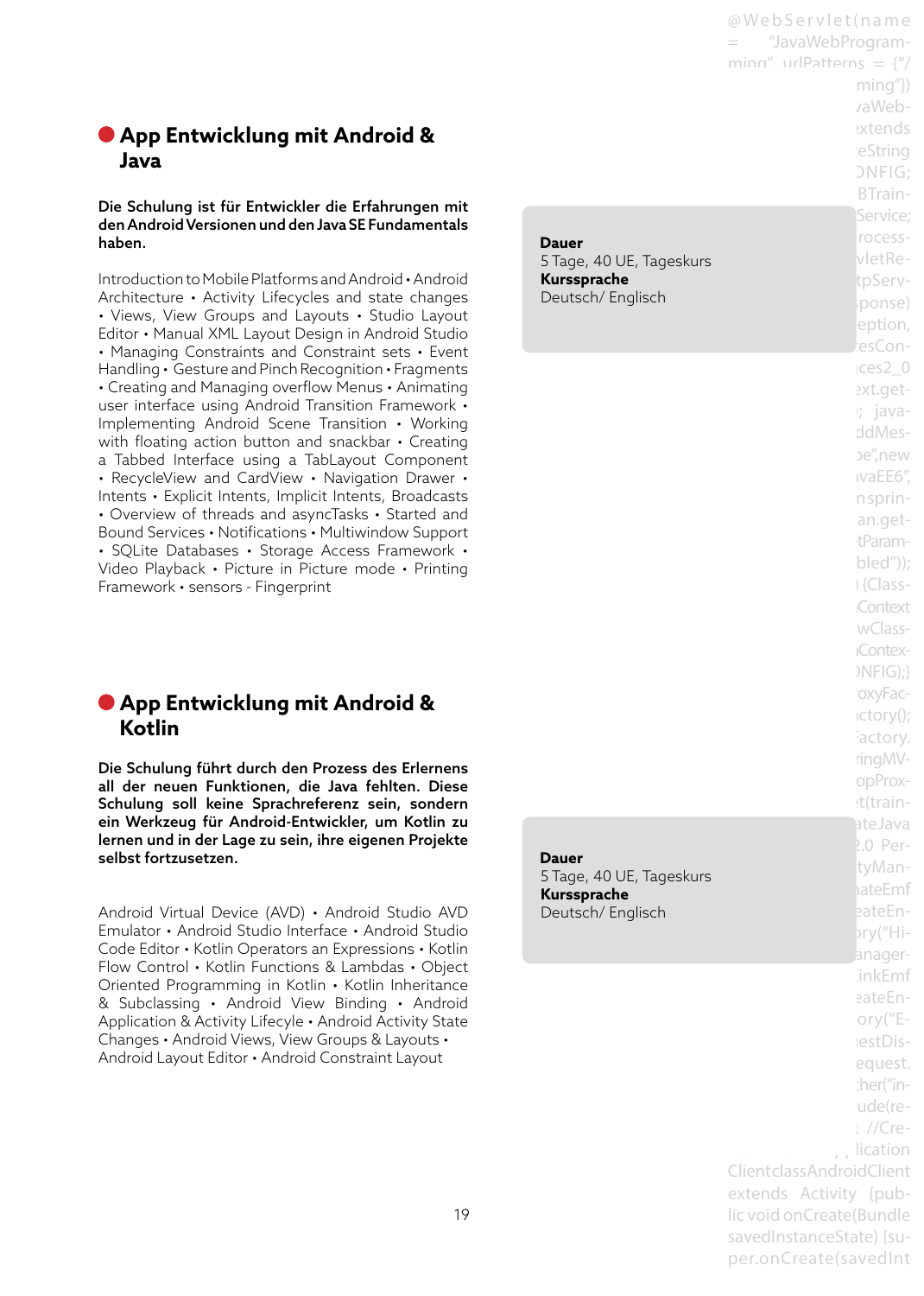@ We b S e r v l e t ( n a m e = "JavaWebProgramming", urlPatterns =  $\frac{4^n}{7}$ JavaWe public Program **HttpSer** SPRING **JAXWS** 

# **JAVA ARCHITECTURE & DESIGN**

#### **protect<sup>o</sup> UML and Design Patterns** Reques

quest ri**Der Kurs hilft Ihnen UML und Design Patterns in** letResp**Praxis anzuwenden.** 

Boolean eter("Sp if (sprin PathXml springC PathXml t(SPRING\_3\_1\_CONFIG);} ProxyFa tory=ne spring/ addAdv CAdvice yFactor ingServ Persista sistence agerFac  $=$  Pers tityMar bernate Factory  $=$  Pers tityMar clipseLi patcher getReque dex.JSP quest,

ate Mobile Application Client class AndroidClient extends Activity {public void onCreate(Bundle savedInstanceState) {super.onCreate(savedInt

ingServ

throws:<br>Introduction • Development Process • Class IOExcellDiagrams: The Essentials • Sequence Diagrams • Class text javDiagrams: Advances Concepts · Object Diagrams  $\equiv$  F• Package Diagrams • Deployment Diagrams • Use CurrentCases • State Machine Diagrams • Activity Diagrams ServerF Communication Diagrams • Composite Structures<br>ServerF Component Diagrams • Collaborations • Interaction sage("troverview Diagrams • Timing Diagrams • A Case Study: FacesMDesigning a Document Editor · Creational Patterns · "EJB3.1 Structural Patterns . Behavioral Patterns gEnable • Component Diagrams • Collaborations • Interaction

**Dauer** 

5 Tage, 40 UE, Tageskurs **Kurssprache**  Deutsch, Unterrichtsmaterial Englisch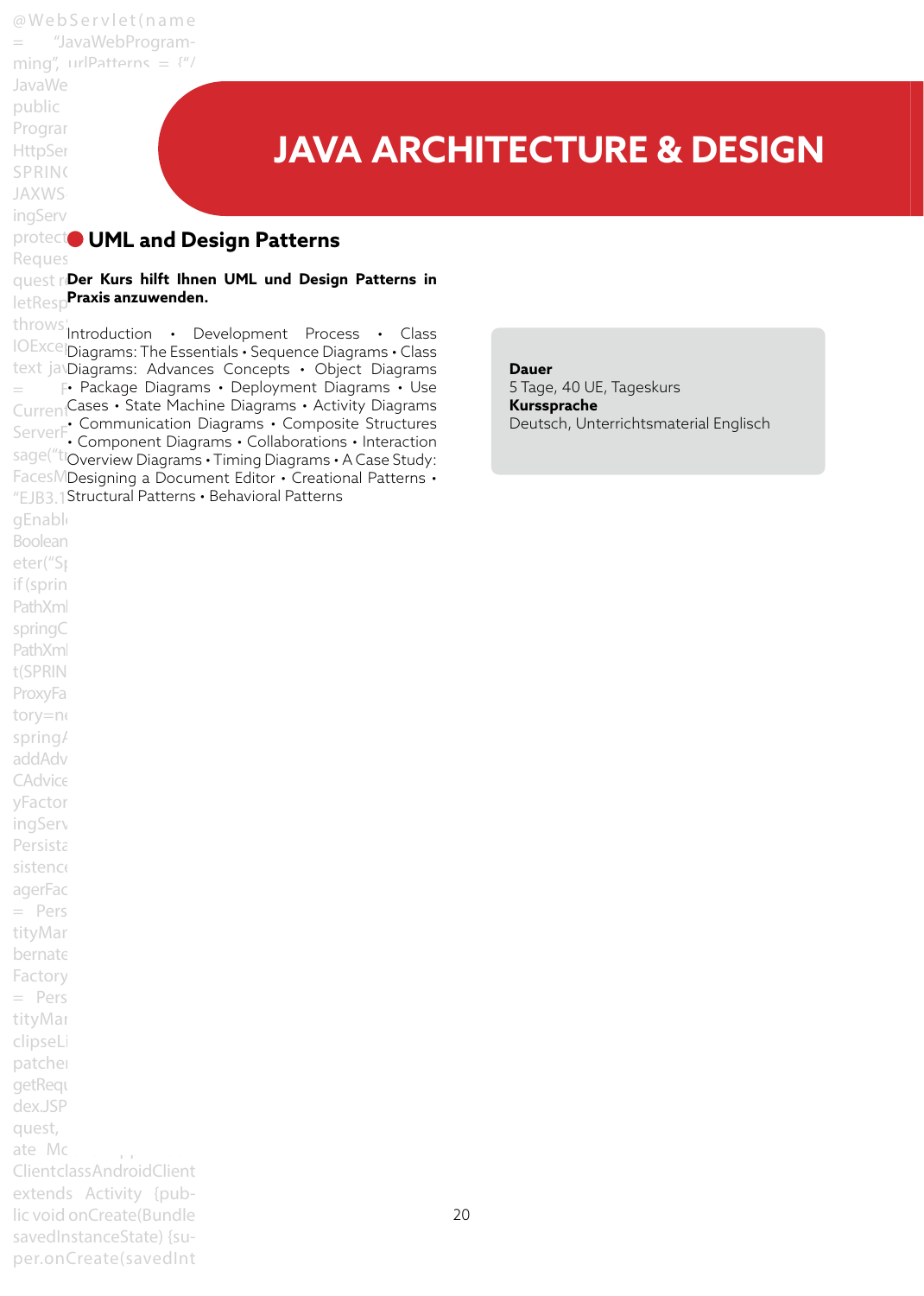@ We b S e r v l e t ( n a m e = "JavaWebProgramming", urlPatterns =  $\frac{y''}{z}$  $minq''$ }

vaWeb-

# **SOFTWARE-TEST**

## **Selenium for Testers**

**Der Kurs richtet sich an Tester und stellt diesen die Selenium Tool Suite vor: Selenium IDE, Selenium WebDriver und Selenium-Grid.**

Motivation für Testautomatisierung von Webanwendungen • Einführung in Selenium • Vorstellung der Selenium Tool Suite • Selenium IDE • Selenium WebDriver (mit Fokus auf Java API) • Selenium-Grid • Testautomatisierung von Webanwendungen mit Jenkins, JUnit und Selenium • Erweiterte Themen • Page Object Design Pattern • Data Driven Testing • Zusätzliche Tools • FitNesse • Xebium

| <b>Dauer</b>                          |
|---------------------------------------|
| 3 Tage, 24 UE, Tageskurs              |
| Kurssprache                           |
| Deutsch, Unterrichtsmaterial Englisch |

## **Java & JUnit for Testers**

#### **Der Kurs richtet sich an Tester, die regelmäßig mit Java-Code zu tun haben und ihre Kenntnisse dahingegend verbessern möchten.**

Einführung in Java • Grundlegende Syntax • Klassen und Objekte • Abstrakte Klassen und Interfaces • Generics und Collections • Exception Handling • I/O und Streams • wahlweise: JDBC (Java Database Connectivity) oder JPA (Java Persistence API) • Threading und Concurrency • Umsetzung einfacher Design Pattern • Motivation für Testautomatisierung • Unit-Tests mit JUnit • Ausblick auf funktionale Erweiterungen unter Java 8

Deutsch, Unterrichtsmaterial Englisch batelava **Dauer**  5 Tage, 40 UE, Tageskurs **Kurssprache** 

extends ieString ONFIG: BTrain-Service: rocessvletRetpServiponse) eption, iesCon $res2<sub>0</sub>$ ext.get-; javaddMesbe".new ivaEE6". 'n sprinan.gettParambled")); i {Class-**Context** wClass-**Contex-** $NFG$ ;} oxyFac $ictory()$ ; actory. ringMVopProxt(train- $2.0$  PertyManaateEmf eateEn- $\text{ary}$ ("Hianager-.inkEmf eateEnory $("E$ lestDisequest. :her("inude(re- $:$  //Crelication Client class AndroidClient extends Activity {public void onCreate(Bundle savedInstanceState) {super.onCreate(savedInt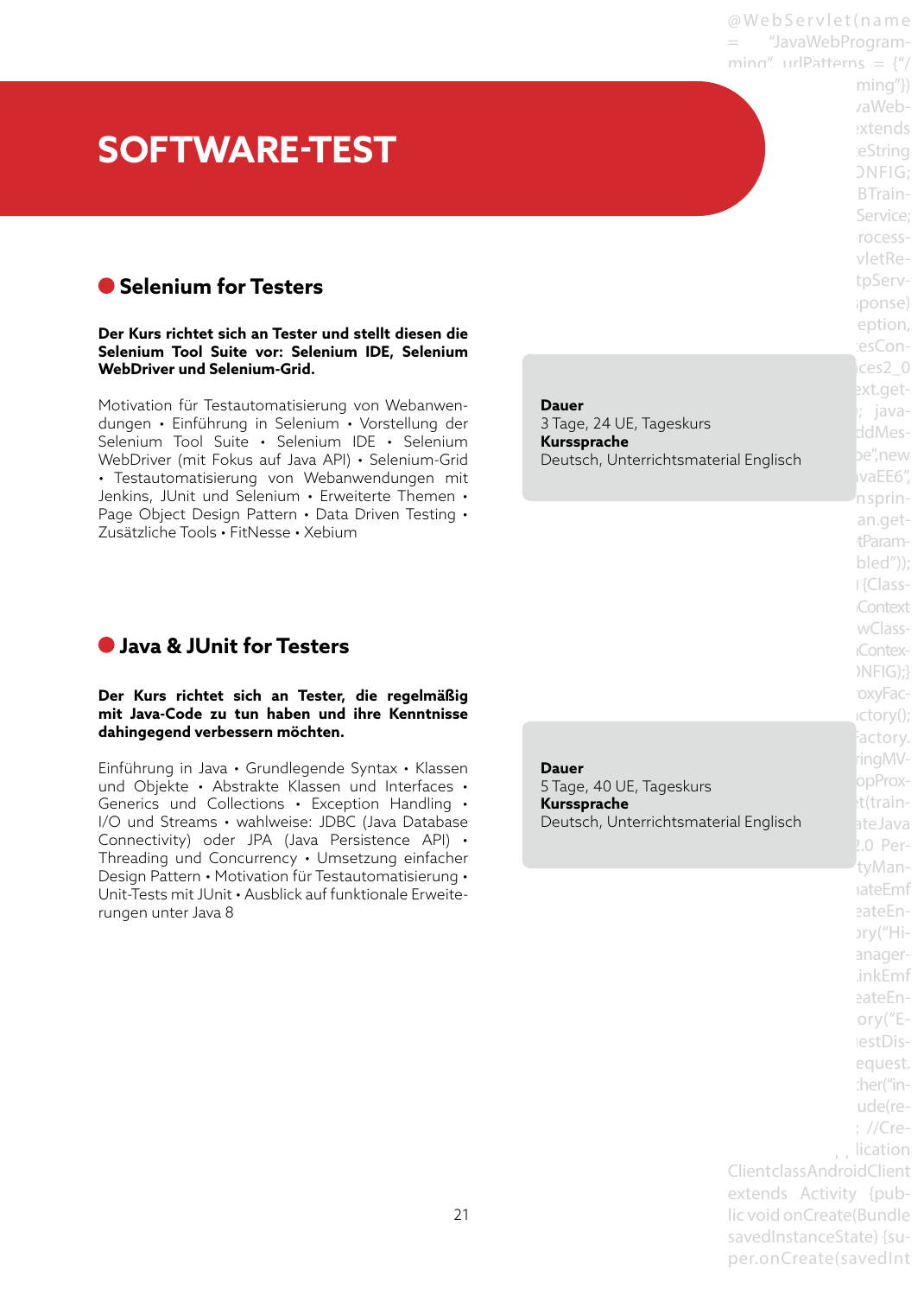@ We b S e r v l e t ( n a m e = "JavaWebProgramming", urlPatterns =  $\frac{4^n}{7}$ JavaWe public Programming  $\blacksquare$ **HttpSer** $\bullet$  **Test-Driven Development With** SPRING Java JAXWS<br>**Die Teilnehmenden**<br>Clientis in the T ingServ**uter Teilnehmenden lernen die wichtigsten**<br>IngServ**uterkzeuge für testhetriebene Entwicklung unter** protect**ien void zur der vorschiedene Einzusetzen.**<br>P<sup>rotect</sup>java kennen und für Ihre Zwecke einzusetzen. Reques quest retinführung in Test-Driven Development • Clean Code letRespmit Java 8 und Java EE 7 inkl. Refactoring • Modultests throws (Java-Klassen, ...) mit JUnit und Mockito • Integra-<br>Throws tionstests (Enterprise JavaBoans - ) mit Arquillian IOExceptionstests (Enterprise savabeans, ...) mit Auguman text javSelenium WebDriver · Lasttests (Java-Webapplika- $\equiv$  Ftionen, ...) mit Apache JMeter  $\boldsymbol{\cdot}$  Continuous Integration Currentmit Jenkins • Integration mit Buildwerkzeugen Ant und ServerFMaven • Best Practices sage("tr FacesM  $"EJB3.1"$ gEnable Boolean eter("Sp if (sprin PathXml springC PathXml t(SPRING\_3\_1\_CONFIG);} ProxyFa **Werkzeuge für testbetriebene Entwicklung unter**  tionstests (Enterprise JavaBeans, ...) mit Arquillian

tory=ne spring/ addAdv CAdvice yFactor ingServ Persista sistence agerFac  $=$  Pers tityMar bernate Factory  $=$  Pers tityMar clipseLi patcher getReque dex.JSP quest,

ate Mobile Application Client class AndroidClient extends Activity {public void onCreate(Bundle savedInstanceState) {super.onCreate(savedInt **Dauer**  4 Tage, UE, Tageskurs **Kurssprache**  Deutsch, Unterrichtsmaterial Englisch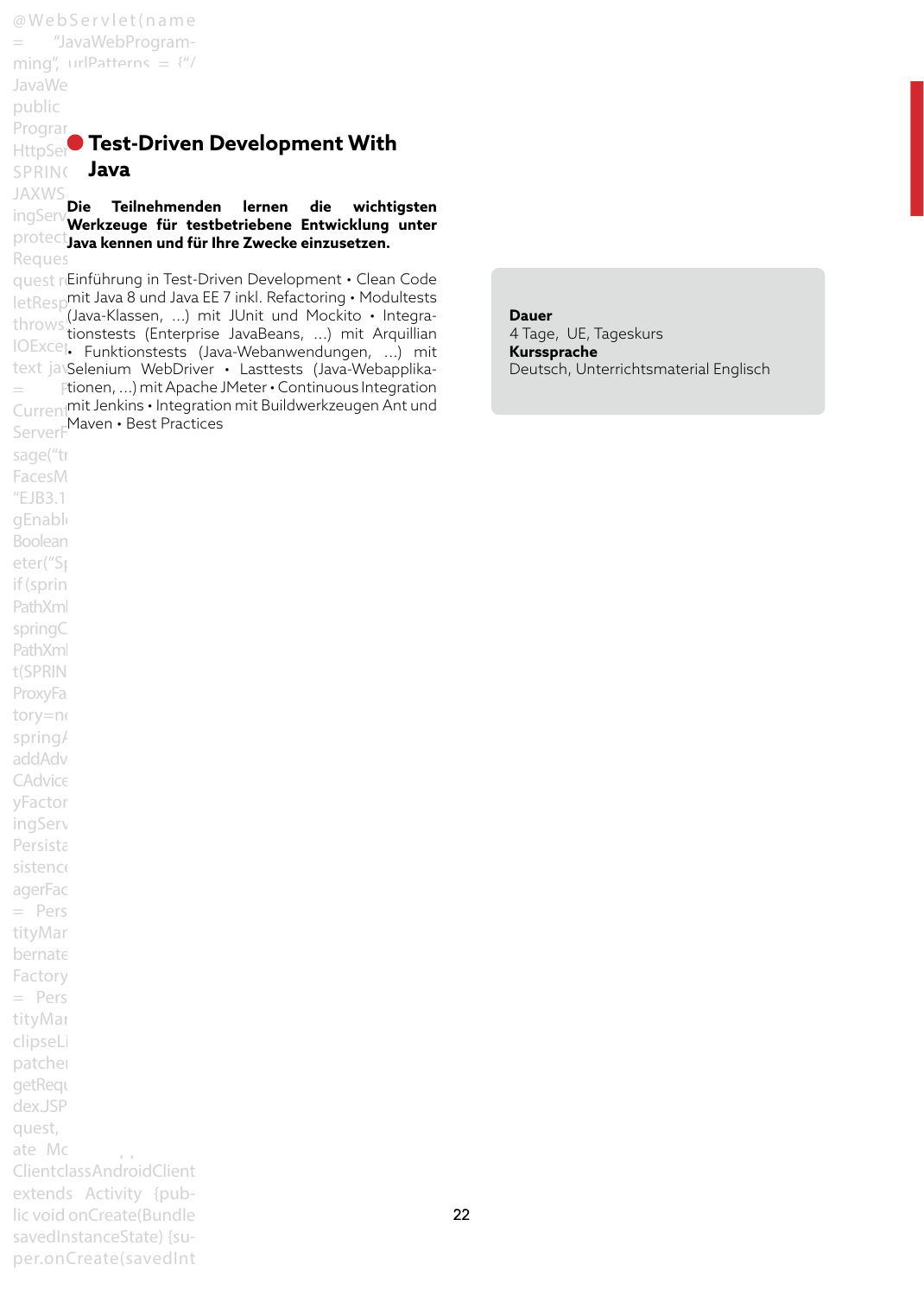@ Web Servlet (name "JavaWebProgramming", urlPatterns =  $\frac{y''}{x}$ 

# **DEVOPS AND BUILD AUTOMATION**

## **Apache Maven**

**Das Build-Werkzeug Apache Maven kennen und erfolgreich einsetzen lernen.**

Einführung in Java-Buildprozess • Klassische Phasen des Buildprozesses • Konzepte: Build-Automatisierung, Convention over Configuration, Dependency Management und Repositories • Installation und Einrichten von Maven • Einführung in Maven • Standard-Lebenszyklus und Verzeichnisstruktur bei Maven • Konfigurationsdateien pom.xml und settings.xml • Nutzung von Repositories, Plugins und Archetypes • Einrichten eigener Repositories • Implementierung eigener Plugins • Definition eigener Archetypes • Integration von Maven in klassische IDEs • Vorteile und Nachteile gegenüber anderen Build-Werkzeugen • Best Practices für Einsatz • Abschließende Gesamtaufgabe inkl. Coaching

## **Gradle Build Managment**

**Anhand von praktischen Beispielen werden Teilnehmer lernen, wie man ein Gradle Projekt aufsetzt und aufbaut, wie man Abhängigkeiten behandelt, wie man Build-Skripte entwickelt und Multiprojekt-Builds erstellt, wobei auch auch Übergänge zu Ant und Maven besprochen werden.**

Introduction to project automation • Building a Gradle project by example • Building a Gradle project by example • Deployment with Gradle

Deutsch, Unterrichtsmaterial Englisch eateEn-**Dauer**  2 Tage, 16 UE, Tageskurs **Kurssprache** 

**Dauer** 

**Kurssprache** 

3 Tage, 24 UE, Tageskurs

 $minq''$ } vaWebextends ieString  $DNFIG:$ BTrain-Service: rocessvletRetpServiponse) eption, iesCon $res2<sub>0</sub>$ ext.get-; javaddMesbe".new ivaEE6". n sprin-Deutsch, Unterrichtsmaterial Englischerten an.gettParam- $\theta$ bled")); i {Class-**Context** wClass-**Contex-** $NFIG;$ 'oxyFac $ictory()$ ; actory. ringMVopProxt(trainateJava  $2.0$  PertyManhateEmf bry("Hi-'anager-.inkEmf eateEnory $($ "ElestDisequest. ther("inude(re- $:$  //Crelication Client class AndroidClient extends Activity {public void onCreate(Bundle savedInstanceState) {su-

per.onCreate(savedInt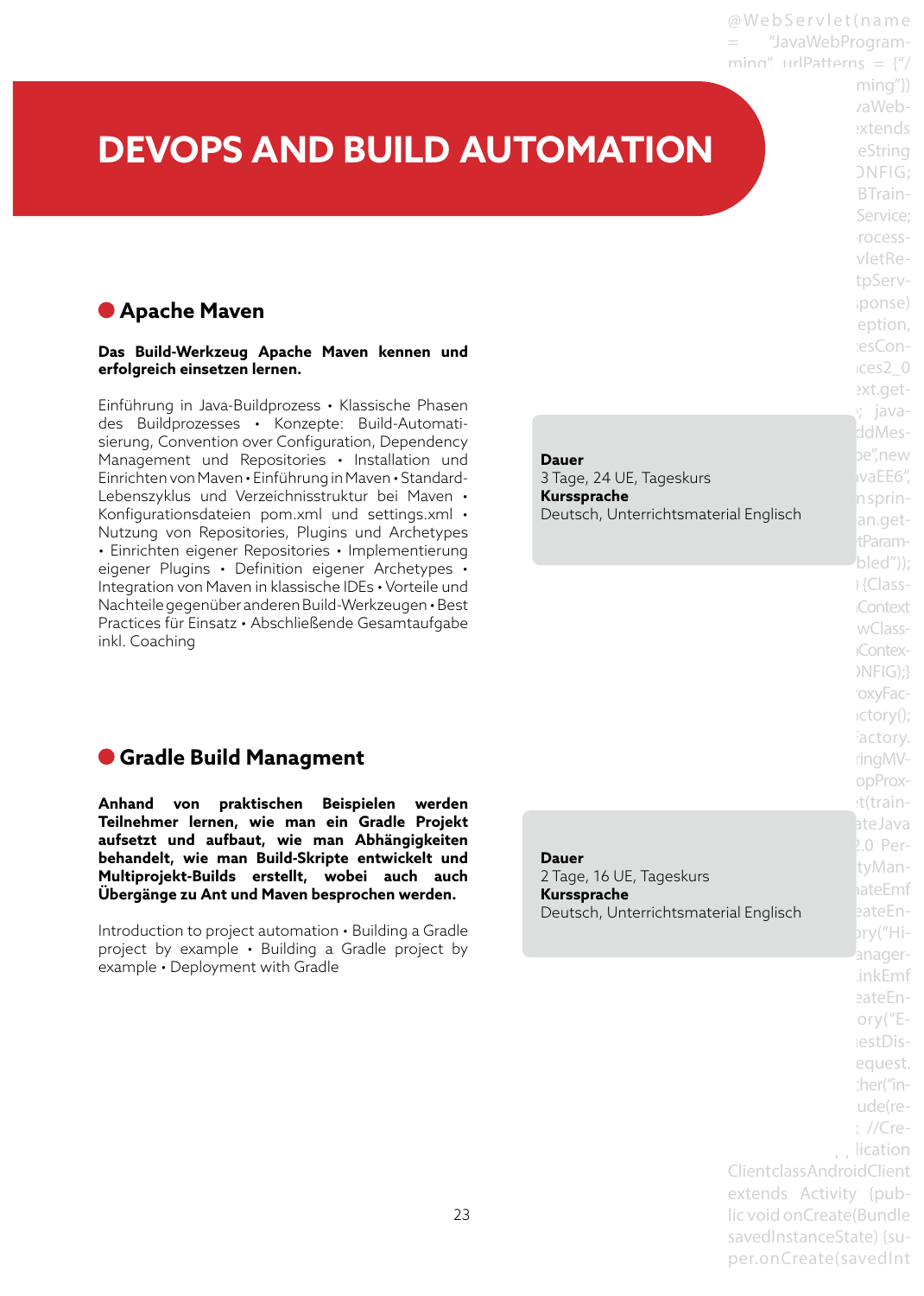@ We b S e r v l e t ( n a m e "JavaWebProgramming", urlPatterns =  $\frac{4^n}{3}$ JavaWe public **Program** Continuous Integration with HttpSer **Jenkins** SPRING JAXWS<br><sub>ingSom</sub> **Mit Jenkins das Konzept der Continuous Integration** ingServin Jie Dealität ume **in die Realität umsetzen lernen.**<br>protect RequesEinführung in Continuous Integration · (Java-) quest rewerkzeuge für Continuous Integration • Einführung

letRespin Jenkins • Installation und Einrichten eines throws Jenkins-Servers • Nutzung und Konfiguration des<br>Throws Jenkins-Servers • Nutzung von Plugins • Entwicklung IOExcelleigener Plugins • Integration von Jenkins in text javbestehenden Entwicklungsprozess · Best Practices  $\,=\,$  Ffür Einsatz • Abschließende Gesamtaufgabe inkl. Current<sup>Coaching</sup> Jenkins-Servers • Nutzung von Plugins • Entwicklung

ServerF sage("tr FacesM

"EJB3.1"  $\blacksquare$ **gEnable** Docker & Co.

Boolean

<sup>eter("S</sup>lDie Schulung führt die Teilnehmenden in Docker if (sprinund Continous Delivery ein und behandelt auch PathXml**erweiterte Themen wie Security und Clustering inkl.**  $\mathsf{springC}$ **Failover.** 

PathXml<br>Kenny Einführung in Docker • Softwareentwicklung mit Docker t(SPRIN, Integration in Entwicklungsprozess • Bereitstellung ProxyFavon Images · Deployment von Containern · Testen  $\mathrm{tory}$ =nemit Docker • Umsetzung von Continuous Integration  $\frac{1}{2}$ spring/bzw. Delivery • Protokollierung und Monitoring • addAdverrietzung von CAdvice<sup>()</sup> Vernetzung von Containern • Security • Service Discovery • Orchestrierung und Clustering

yFactor

ingServ

Persista sistence

## **agerFac<sup>o</sup> Kubernetes**

 $=$  Pers

tityMar**Die Schulung führt die Teilnehmenden in Kubernetes** bernate und dessen Kernkonzepte ein und behandelt auch Factory erweiterte Themen.

 $=$  Pers<sub>Einführung in Kubernetes • Erstellen und Ausführen</sub> tityMatvon Containern · Installation bzw. Deployment clipseLieines Kubernetes-Cluster • kubectl-Kommandos patcher Kernkonzepte von Kubernetes • Integration von<br>aetBestStorage-Lösungen in Kubernetes • Deployment von getRequestate-Losurigen gedregt produktiven Applikationen • Best Practices<br>dex.JSP patcher Kernkonzepte von Kubernetes · Integration von

quest, ate Mobile Application Client class AndroidClient extends Activity {public void onCreate(Bundle savedInstanceState) {super.onCreate(savedInt

**Dauer**  3 Tage, 24 UE, Tageskurs **Kurssprache**  Deutsch, Unterrichtsmaterial Englisch

**Dauer**  3 Tage, 24 UE, Tageskurs **Kurssprache**  Deutsch, Unterrichtsmaterial Englisch

**Dauer** 

2 Tage, 16 UE, Tageskurs **Kurssprache**  Deutsch, Unterrichtsmaterial Englisch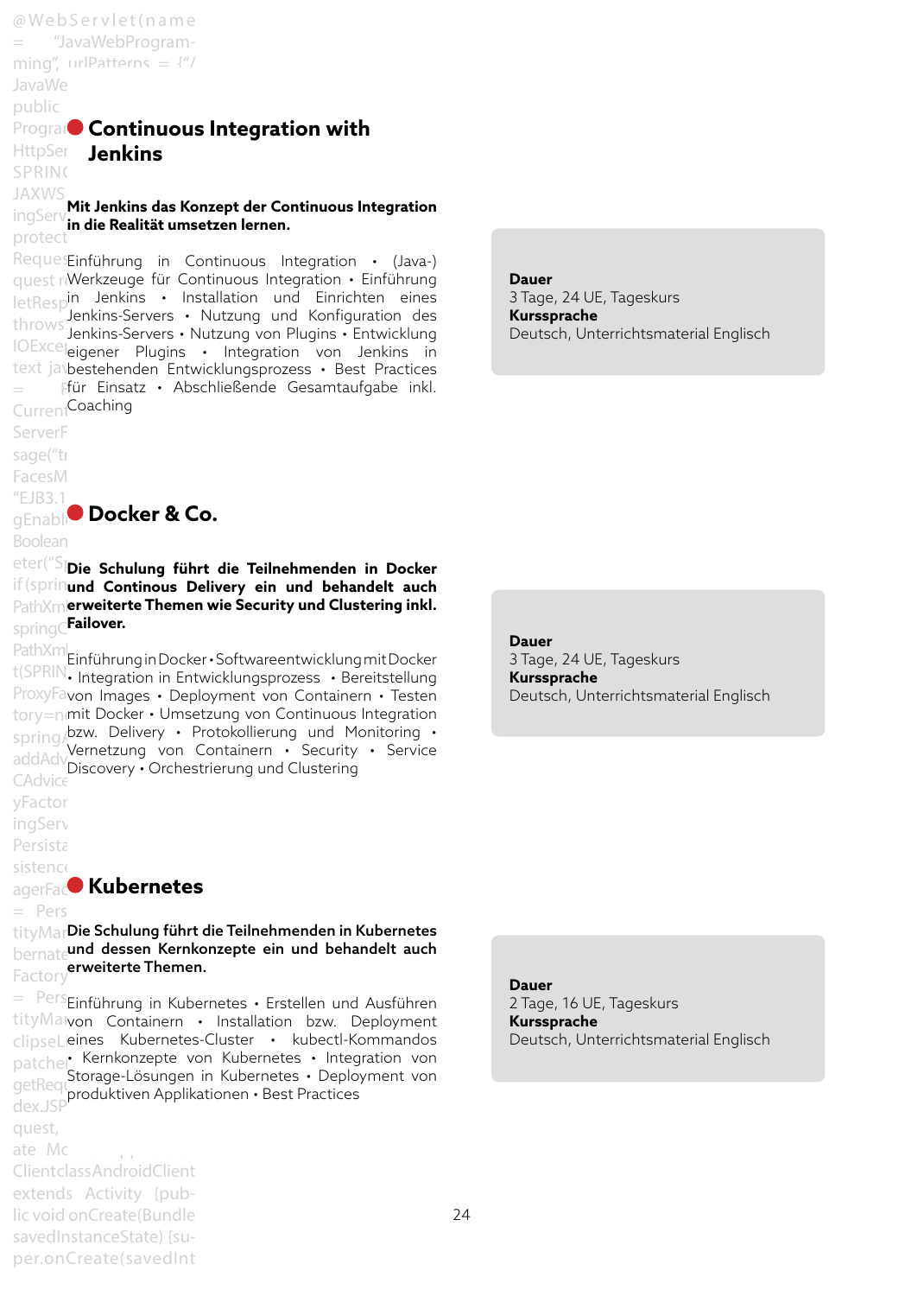@ We b S e r v l e t ( n a m e = "JavaWebProgramming", urlPatterns =  $\frac{y''}{x}$  $minq''$ } vaWebextends ieString ONFIG: BTrain-Service: rocessvletRetpServlponse) eption, iesConext.get-CurrentInstance(); javaddMesbe".new ivaEE6". n sprinan.gettParambled")); i {Class-**Context** wClass-**Contex-** $NFG$ ;} 'oxyFac $ictory()$ ; Factory. ringMVopProxt(train- $2.0$  PertyManaateEmf eateEn- $\text{ary}$ ("Hianager-.inkEmf eateEnory $("E$ lestDisequest. :her("inude(re- $;$  //Cre-

## **Git**

**Git ist leicht zu erlernen und hat einen winzigen Platzbedarf mit blitzschneller Leistung. Es übertrifft SCM-Tools wie Subversion, CVS, Perforce und ClearCase mit Funktionen wie billiger lokaler Verzweigung, praktischen Staging-Bereichen und mehreren Workflows.** 

Grundlagen • Git Branching • Git am Server • Git Tools • Einbindung in Continuous Integration / Continuous Delivery • Code Reviews mit GIT

Deutsch, Unterrichtsmaterial Englisch **CES2\_0 Dauer**  2 Tage, 16 UE, Tageskurs **Kurssprache** 

## **Continuous Integrations mit GitLab**

**Diese Schulung vermittelt Ihnen das Know-how, das Sie benötigen, um GitLab-Funktionen effektiv zu nutzen und alle Phasen in den Entwicklungsprozess integrieren zu können.**

Git-Grundlagen • Datenanalyse mit Git-Repository • Git-Hub • GitLab • Azure DevOps, Bitbucket, Gitea und Gitolite • Workflows • Hooks • Submodule & Subtrees • Etckeeper • Verwaltung von Dotfiles • Git-Fehlermeldungen • Git-Kommando

Deutsch, Unterrichtsmaterial Englisch batelava **Dauer**  3 Tage, 24 UE, Tageskurs **Kurssprache** 

> lication Client class AndroidClient extends Activity {public void onCreate(Bundle savedInstanceState) {super.onCreate(savedInt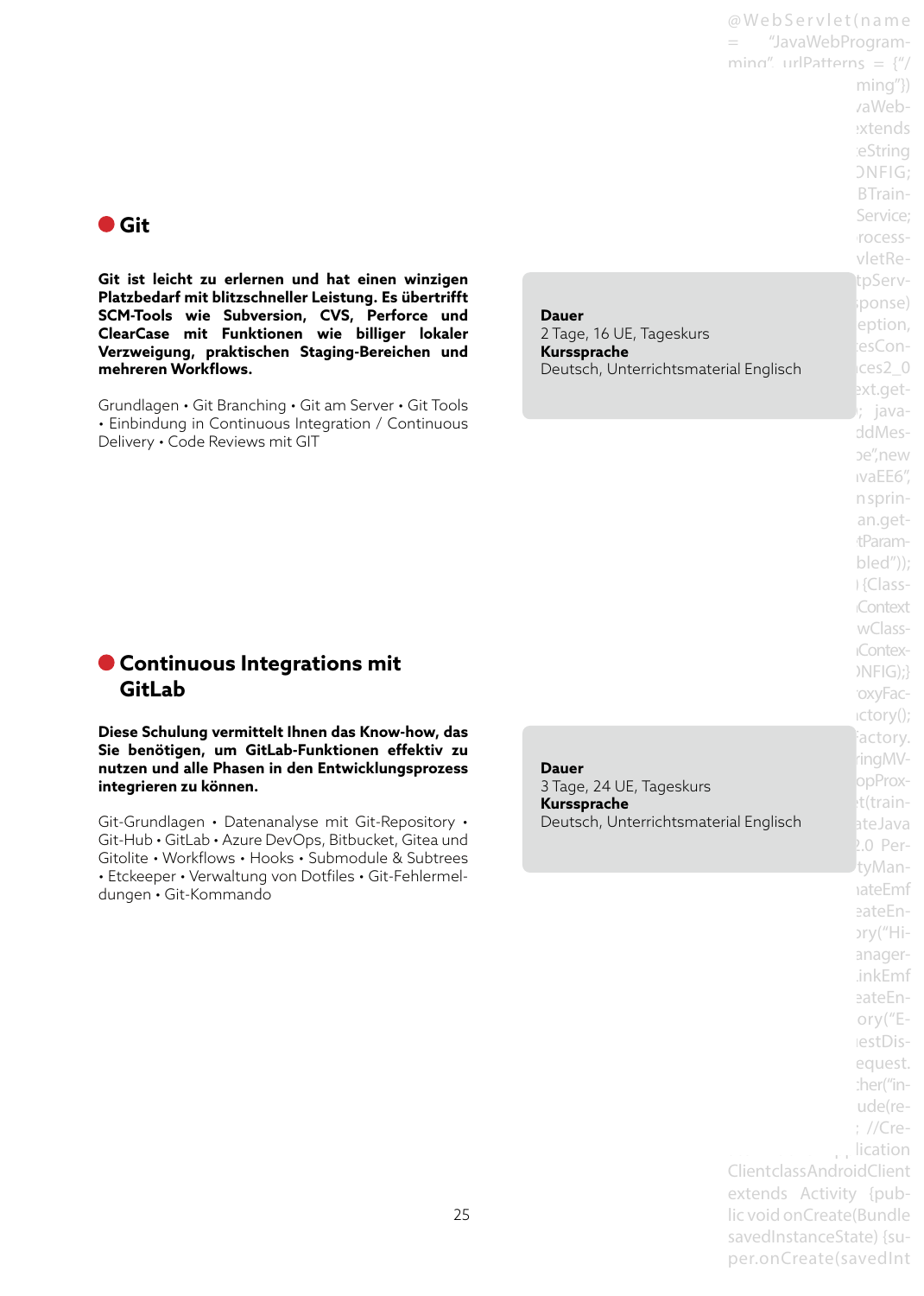JavaWebProgramming"})

## Programming extends **EXPEZIELLE SCHULUNGSTHEMEN**

ingservice trainingservice trainings protect Reques quest re throws: **IOExcer** text jay FacesM Boolean PathXml springC PathXml t(SPRING\_3\_1\_CONFIG);} ProxyFa tory=ne spring/ addAdv Persista Factory  $=$  Pers tityMar clipseL patcher getReque dex.JSP quest, ate Mobile Application Client class Android Client extends Activity {public void onCreate(Bundle savedInstanceState) {su-

per.onCreate(savedInt

## letResp**onse Performance Tuning of Java Applications**

 $=$  **Faces** In dieser Schulung werden  $\operatorname{\mathsf{Sie}}$  lernen, Garbage Current **Collector von Java zu verstehen, mittels verschie-**ServerFaces2\_0.addMes-**nehmen und die erworbenen Informationen zu**  sage("training-type") **dener Tools in Java Runtime Speicher Einblick zu** 

"EJB3.1 Aufbau der JVM • Monitoring der JVM • Monitoring gEnabled des Heap Memory und der Garbage Collection • eter("Spring Tomcat • Lasttests mit Apache JMeter • GraalVM • if (sprin Konfiguration der JVM unter Kubernetes Anfertigen von Heapdumps • Konfiguration der JVM • Profiling der JVM • Erkennen von 10 Problemen •

#### **Dauer**

3 Tage, 24 UE, Tageskurs **Kurssprache**  Deutsch, Unterrichtsmaterial Englisch

## **Programmierung mit Kotlin**

CAdvice Forman Funktionen verwendet, mit denen sie wiederveryFactor wendbare Abstraktionen, High-Level Funktionen und ingServ Bibliotheken erstellen können. **Dieser Kurs beginnt mit der grundlegenden Syntax der Kotlin-Sprache.** Dann lernen die Teilnehmer, wie

sistence Introduction to Rothin Mathem Dasics. Punctions,<br>
Later Classes, Properties , Choices, If, When, agerFactory tensions and Loops, Extensions • Defining and = Pers calling functions, working with Colections, Varargs,  $\tt{tityMar}$  Regular Exceptions  $\boldsymbol{\cdot}$  Classes and Interfaces  $\boldsymbol{\cdot}$  Lambda  $\beta$ <sub>bernate</sub> Expressions • Types • Operator overloading and other Introduction to Kotlin • Kotlin basics: Functions, convensions • Higher-order functions • Generics • Annotations & Refections • Domain specific languages

**Dauer**  3 Tage, 24 UE, Tageskurs **Kurssprache**  Deutsch, Unterrichtsmaterial Englisch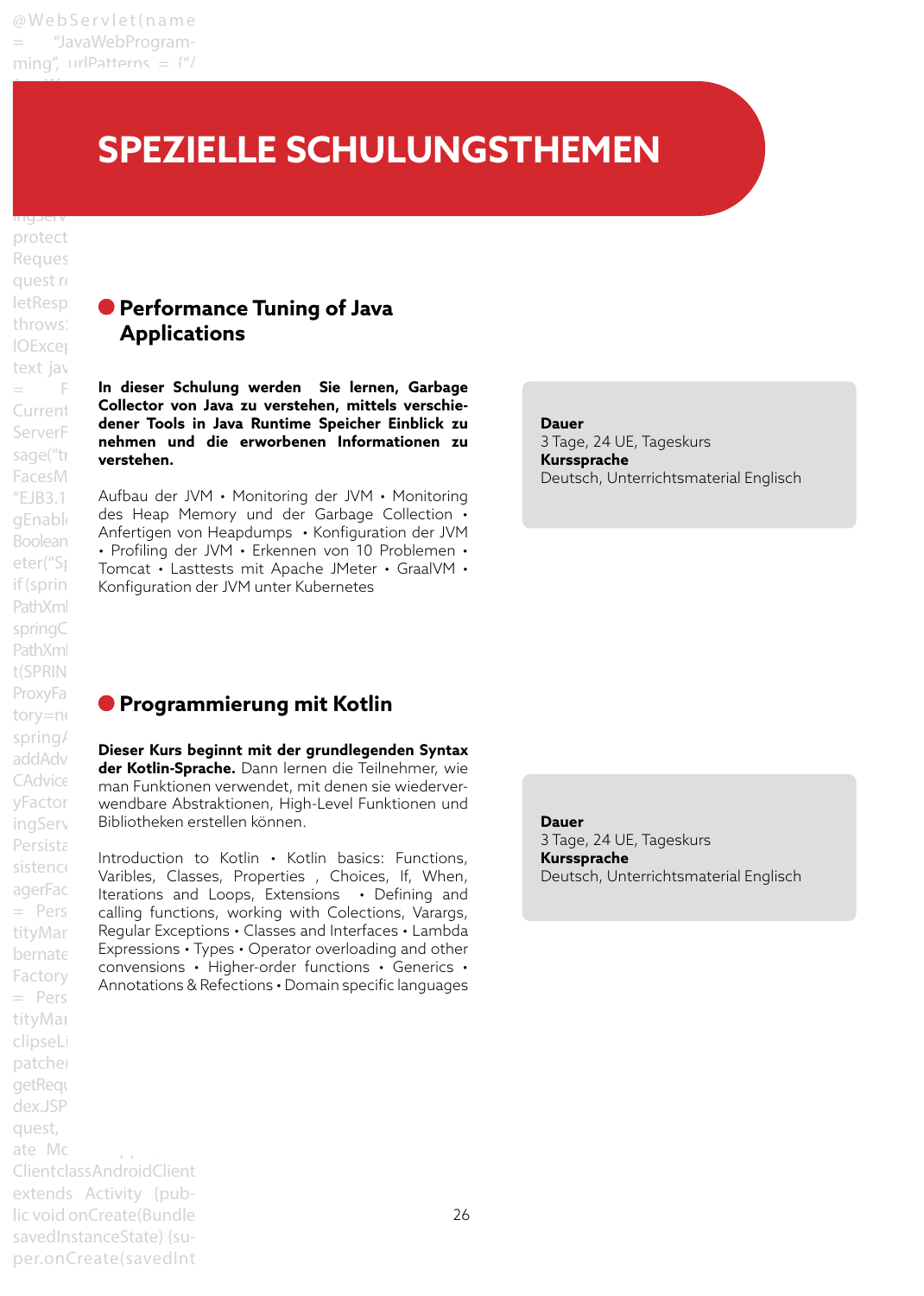## **Programmierung mit Python**

**Der 3-tägige Kurs beginnt mit den Grundlagen von Python und behandelt auch erweiterte Themen. Der Kurs richtet sich an Einsteiger sowie an fortgeschrittene Python-Entwickler.**

Einführung in Python • Installation und Entwicklungswerkzeuge • Grundlegende Datentypen und Operatoren • Kontrollstrukturen • Funktionen, Methoden und Attribute • Sequenzielle Datentypen, Zuordnungen, Collections und Aufzählungstypen • Pythons Standardbibliothek • Datumsverarbeitung • Ausnahmebehandlung • Modularisierung • Objektorientierung: Klassen vs. Objekte, Vererbung, Polymorphismus • Zugriff auf OS, Laufzeitumgebung und Dateisystem • Datenverarbeitung: XML, JSON • Nutzung von Datenbanken • Dokumentation • Paketmanager und Distribution von Python-Projekten • Serverseitige Webprogrammierung mit Python

Deutsch, Unterrichtsmaterial Englisch **CES2\_0 Dauer**  3 Tage, 24 UE, Tageskurs **Kurssprache** 

@ We b S e r v l e t ( n a m e = "JavaWebProgramming", urlPatterns =  $\frac{1}{2}$ 

> $minq''$ } vaWebextends ieString ONFIG: BTrain-Service: rocessvletRetpServiponse) eption, iesCon-

> ext.get-CurrentInstance(); javaddMesbe".new

## **GraalVM - Einführung und Einsatz**

narbeprache<br>Deutsch, Unterrichtsmaterial Englisch MateEmf  **Dauer**  2 Tage, 16 UE, Tageskurs **Kurssprache** 

ivaEE6". n sprinan.gettParam $bled")$ ; i {Class-**Context** wClass-**Contex-** $NFG$ ;} 'oxyFac $ictory()$ ; actory. ringMVopProxet(trainateJava  $2.0$  PertyManeateEn $bry("Hi$ anager-.inkEmf eateEnory $("E$ lestDisequest. :her("inude(re- $:$  //Crelication Client class AndroidClient extends Activity {public void onCreate(Bundle savedInstanceState) {super.onCreate(savedInt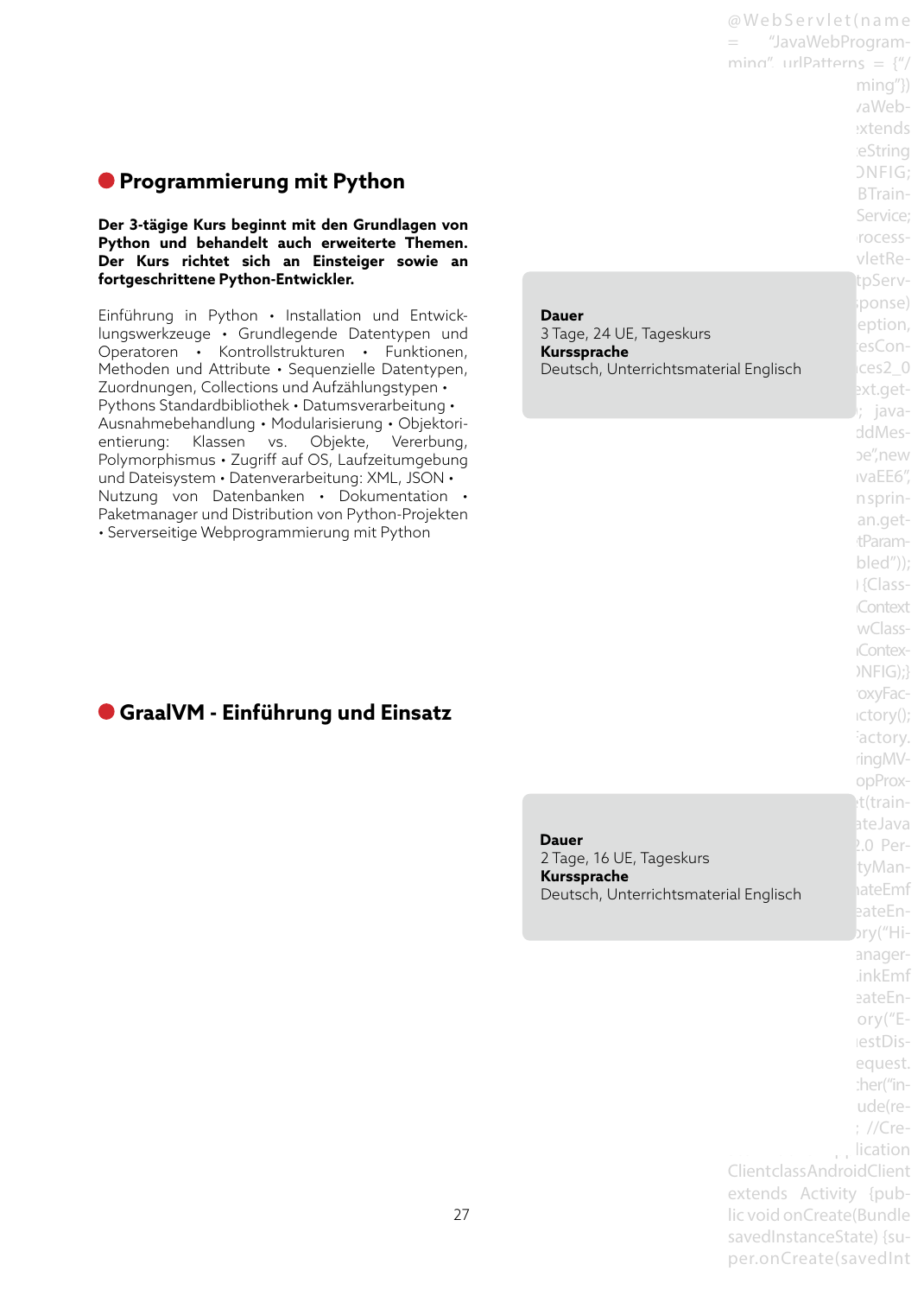JavaWebProgramming"})

## Programming extends **AGILE SOFTWARE-ENTWICKLUNG** SPRING\_3\_0\_CONFIG; **TAXWAY CONTROLLER MIT SCRUM**

## ingservice trainingservice trainings protect Reques throws: ServerF Boolean eter("Sp if (sprin PathXml springC PathXml t(SPRING\_3\_1\_CONFIG);} tory=ne addAdv Persista sistence agerFac  $=$  Pers tityMar bernate Factory  $=$  Pers tityMar clipseL patcher getReque dex.JSP quest, ate Mobile Application Client class Android Client extends Activity {public void onCreate(Bundle savedInstanceState) {su-

per.onCreate(savedInt

## **Guest request report Scrum-Workshop für** letResp**onse Entwicklerteams**

**IOEXCEI** Diese Schulung bietet allen Rollen im Software text jav **Entwicklungsprozess also Entwicklern, Testern,**  $=$  **F** Managern und Analytikern die Möglichkeit, Scrum CurrentInstance(); java-**kennenzulernen und die Methoden und Prinzipien zu verinnerlichen.**

sage("trajling-Software Engineering • Das Scrum Team • Scrum FacesM in Vorbereitunsphase · Software Entwicklung mit "EJB3.1 Scrum (Sprints, Definition of Done, Sprint Planning,  $g_{\mathsf{Enabl}}$  Daily) • Kontinuierliche Verbesserung • Releasemanagement

#### **Dauer**

2 Tage, 16 UE, Tageskurs **Kurssprache**  Deutsch, Unterrichtsmaterial überwiegend in deutschter Sprache

## ProxyFa**ce-Powerful Product Ownership**

#### spring/ **Die Schulung für Product Owner in Unternehmen mit agiler Softwareentwicklung.**

CAdvice Business Agility• Lifecycle Thinking • Kanban Flight yFactor Levels • Story Mapping • Stakeholder-Management • ingServ Theory of Constraints • Forecasting

 **Dauer**  1 Tag, Tageskurs **Kurssprache**  Unterrichtsmaterial und Kursdurchführung wahlweise auf Deutsch oder Englisch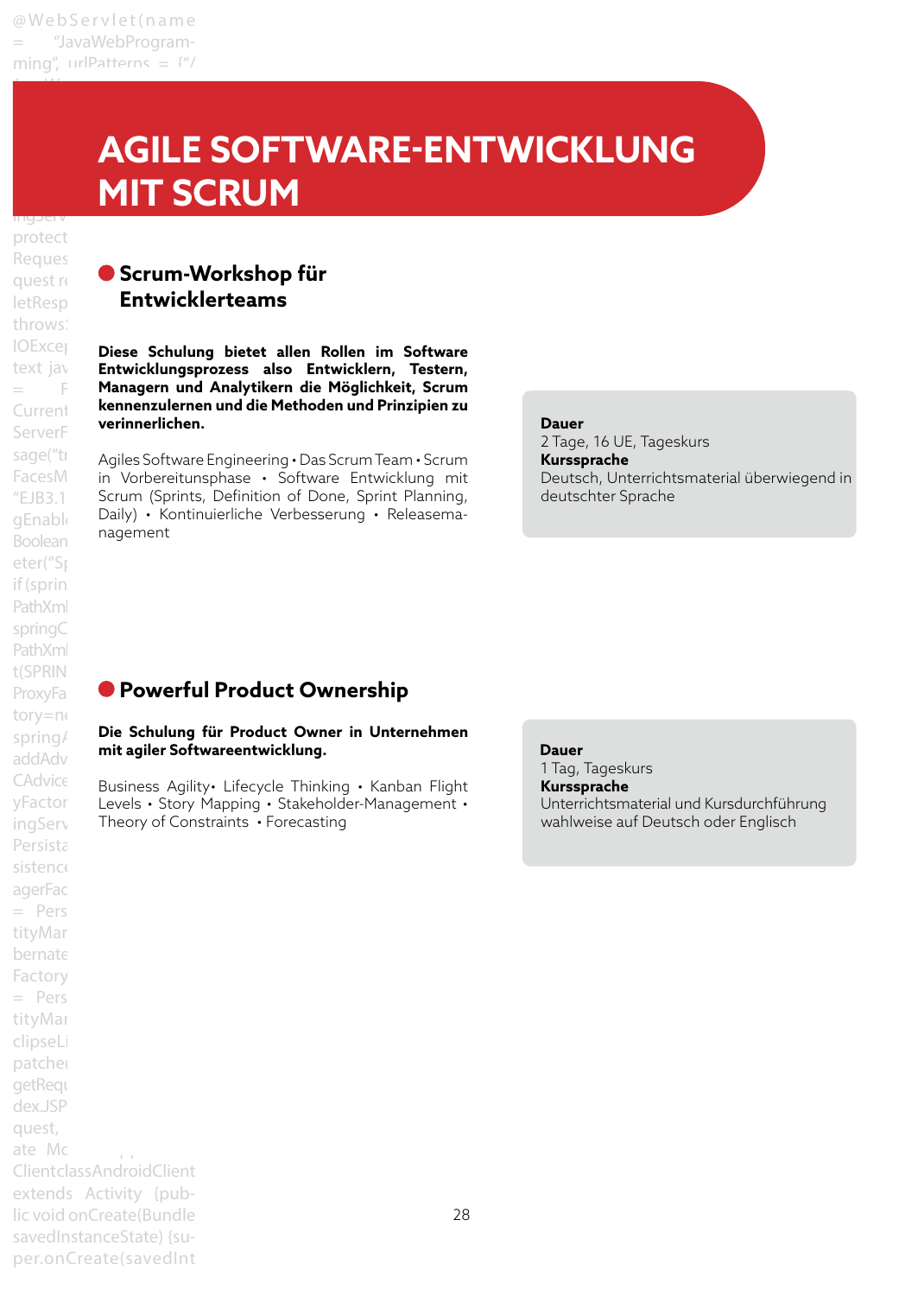## **Cross-Functional Team Skills**

**Sie arbeiten in einem agilen Entwicklungsteam. Ihre Rolle hat sich verändert, Ihr Arbeitsumfeld ist im Umbruch, Selbstorganisation ist gefragt.**

**Sie spüren, dass Sie Ihr Kompetenzfeld erweitern müssen.**

**Erleben Sie in diesem Workshop anhand realitätsnaher Beispiele, welche Kompetenzen in unterschiedlichen Situationen hilfreich sind, und wie Sie diese stetig und mit Freude weiterentwickeln können.**

Kompetenzarten • Skill Matrix • T-Shaping Lernmethodik • eLearning-Plattformen • effektive Konfliktbehandlung • Erwartungsmanagement

**Dauer**  1 Tag, Tageskurs **Kurssprache** 

**Nurssprache**<br>Unterrichtsmaterial und Kursdurchführung die dem Karl satementen and ner sale in the new anglo-

## **Agile Transformation Navigator**

**Die Agile Transformation in Ihrem Unternehmen ist im Gange. Sie haben Berater und Coaches, Ihr Personal hat Zertifizierungsprogramme durchlaufen, die Organisation ist neu sortiert. Aber irgendwie kommt das Unternehmen nicht vom Fleck.** 

**Was wäre jetzt ein guter nächster Schritt? Wie richten Sie die Organisation auf das neue Denken aus? Wo sind die Leuchttürme, an deren die anderen sich orientieren?**

In diesem vierstündigen Workshop stellen Sie Ihren Veränderungsprozess vor und bekommen unmittelbares und offenes Feedback basierend auf mehr als 15 Jahren Praxiserfahrung mit agilen Transformationen. Direkte, erprobte Hinweise und Denkanstöße aus erster Hand, aber ohne Scheuklappen und Maulkorb. Für Führungskräfte, Entscheider, Gestalter, Vorbilder.

extends ieString ONFIG: BTrain-Service: rocessvletRetpServiponse) eption, esCon $res2<sub>0</sub>$ ext.get-; javaivaEE6". n sprinan.gettParambled")); i {Class-**Context** wClass-**Contex-** $NFIG);$ oxyFac $ictory()$ ; actory. ringMVopProxt(trainateJava  $2.0$  PertyMan-**Unterrichtsmaterial und Kursdurchführung nateEmf** wahlweise auf Deutsch oder Englisch eateEnbry("Hianager-.inkEmf eateEnory $("E$ lestDisequest. :her("inude(re- $:$  //Crelication Client class AndroidClient extends Activity {public void onCreate(Bundle savedInstanceState) {super.onCreate(savedInt

@ Web Servlet (name = "JavaWebProgramming", urlPatterns =  $\frac{y''}{x}$ 

> $minq''$ } vaWeb-

 **Dauer**  4 Stunden **Kurssprache**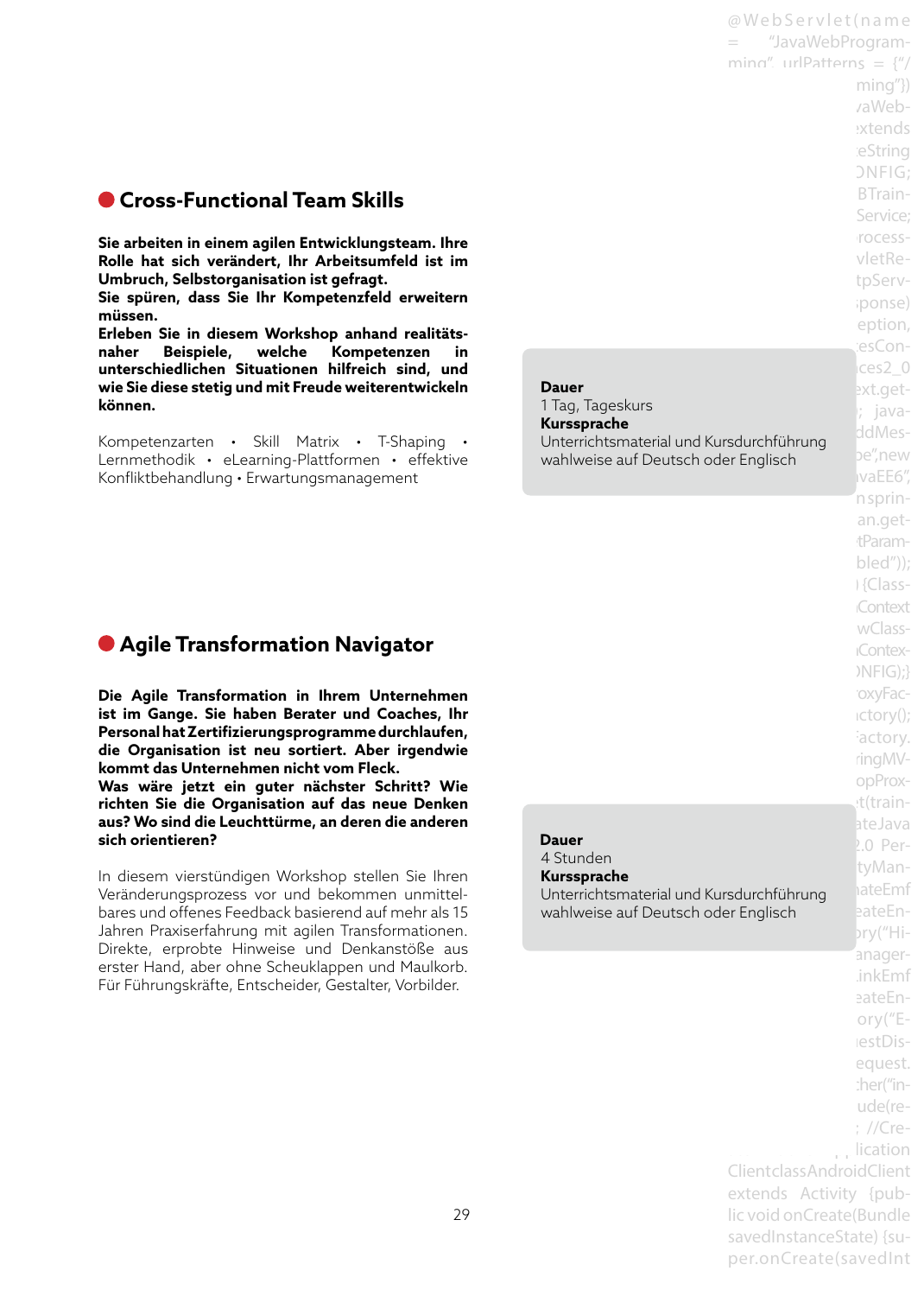JavaWebProgramming"})

#### Programming extends **Here** Stringservice NOSQL UND STREAMING SYSTEME

ingservice trainingservice trainings protect Reques quest re sage("tr springC PathXml t(SPRING\_3\_1\_CONFIG);} tory=ne addAdv agerFac Factory tityMar clipseLi patcher getReque dex.JSP quest, ate Mobile Application

## letResp**onse Mongo DB**

throws:<br><sub>Le E</sub> **Die Schulung führt die Teilnehmenden in die** IOException **Thematik der Non SQL Datenbank - Mongo DB** text jav **ein, erklärt die Vorteile und Limitationen der Non**  $=$  **F** SQL Datenbanken und erklärt tiefgreifend die Current **Eigenschaften von Mongo DB.** 

ServerFaces **Der Kurs Hontet sich primar an Entwickler, eignet sich ServerFaces**<br>**aber auch für DB Administratoren und Architekten. Der Kurs richtet sich primär an Entwickler, eignet sich** 

FacesM Agiles Software Engineering • Introduction to " $EJB3.1$  Mongo DB and non SQL Databases  $\cdot$  Databases and gEnabled = Collections • Views • Capped Collections • Documents  $Boolean$  Boolean CRUD Operations • SQL to Mongo DB Mapping •  $\text{Ker}(\text{S})$  Retryable Writes • Aggregation • Data Modeling • if (sprin Schema Validation • Transactions • Indexes • Security • PathXml Mongo DB & Spring Document Limitations • Mongo Shell • Mongo DB

## **Dauer**

3 Tage, 24 UE, Tageskurs **Kurssprache**  Deutsch, Unterrichtsmaterial überwiegend in englischer Sprache

## ProxyFa**che Kafka für Entwickler**

spring/ **Apache Kafka ist eine verteilte Event Streaming-**<br>Apache Kafka ist eine verteilte Verstalten in der Streaming-**Plattform, die sich für die Verarbeitung von gewaltigen Datenströmen eignet.**

CAdvice **Die Schulung führt die Teilnehmenden in das Event** yFactor Streaming und die Konzepte von Kafka ein und zeigt ingService); //Create Java **anhand praktischer Programmierbeispiele, wie man**  Persista dieses System nutzt.

sistence United Sich **printer and January Der Kurs Inchret sich printer and January Der Kurs richtet sich primär an Java-Entwickler,** 

 $=$  Pers Einführung in Event Streaming • Architektur und tityMar – Kernkonzepte von Kafka • Installation und Konfigubernate ration von Kafka: Single-Node vs. Multi-Node Cluster • = Pers Rand Ground mitogration me opinight Erste Programmierschritte • Implementierung von Kafka Streams • Integration mit Spring-Framework (bei

 **Dauer**  2 Tage, 16 UE, Tageskurs **Kurssprache**  Deutsch, Unterrichtsmaterial überwiegend in englischer Sprache

Client class AndroidClient extends Activity {public void onCreate(Bundle savedInstanceState) {super.onCreate(savedInt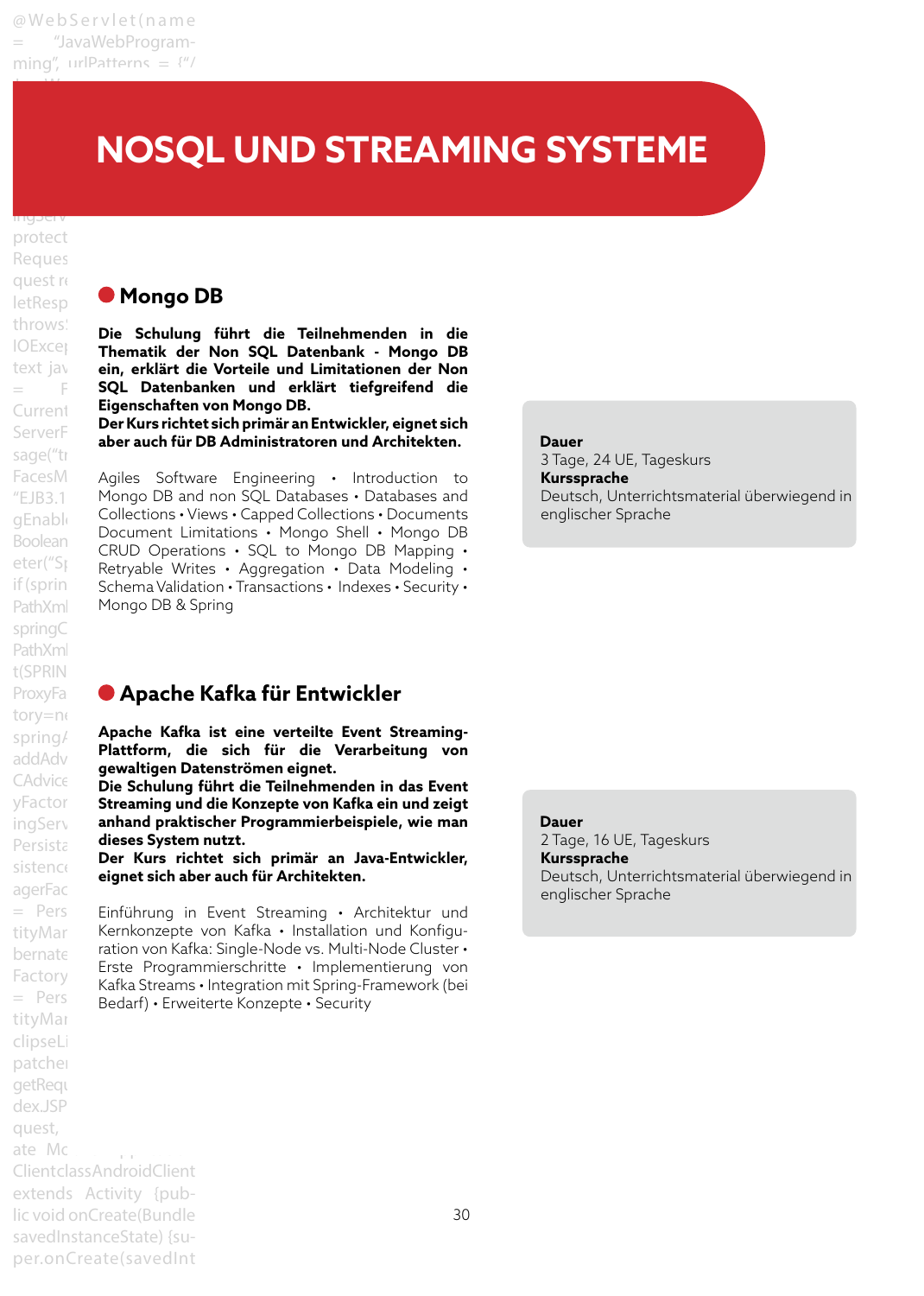#### $\mathbf{E}$  , urleaf the  $\mathbf{E}$ JavaWebProgramming"})  $$ Programming extends **UNSERE**

@ We b S e r v l e t ( n a m e

HttpServlet {private String

![](_page_30_Picture_1.jpeg)

BERNHARD LÖWENSTEIN

#### SCHWERPUNKTE:

- Trainer und Consultant, schreibt laufend Fachartikel und hält häufig Vorträge bei Konferenzen
- Java, Enterprise- und Cloud-Technologien und -Systeme
- Gründete mit dem Institut zur Förderung des IT-Nachwuchses, die größte aktive MINT-Förderorganisation Österreichs und führt über diesen gemeinnützigen Verein altersgerechte Technologie-Workshops (großteils mit Robotern) für Kinder und Jugendliche durch.

#### STUDIUM:

- Magisterstudium Informatikmanagement (Technische Universität Wien)
- Diplomstudium Informatik (Technische Universität Wien)

#### AUSBILDUNG:

- NAO Master Level 2-Training
- NAO Buddy Level 1-Training
- WIFI Trainer-Diplom
- European Business Competence\* Licence Stufe A

 $\overline{\phantom{a}}$  springly  $\overline{\phantom{a}}$  springly BTrain-Service: rocessvletRetpServiponse) eption, iesCon $t$ ces2 $0$ ext.get $i$ ; javaddMesbe".new ivaEE6". n sprinan.gettParam $bled")$ ; i {Class-**Context** wClass-**Contex-** $NFG$ ;} 'oxyFac $ictory()$ ; iactory. ringMVopProxt(trainateJava  $2.0$  PertyManaateEmf eateEn- $\text{try}$ /"Hianager-.inkEmf eateEnory $("E$ lestDisequest. :her("inude(re- $:$  //Crelication Client class Android Client extends Activity {public void onCreate(Bundle

savedInstanceState) {super.onCreate(savedInt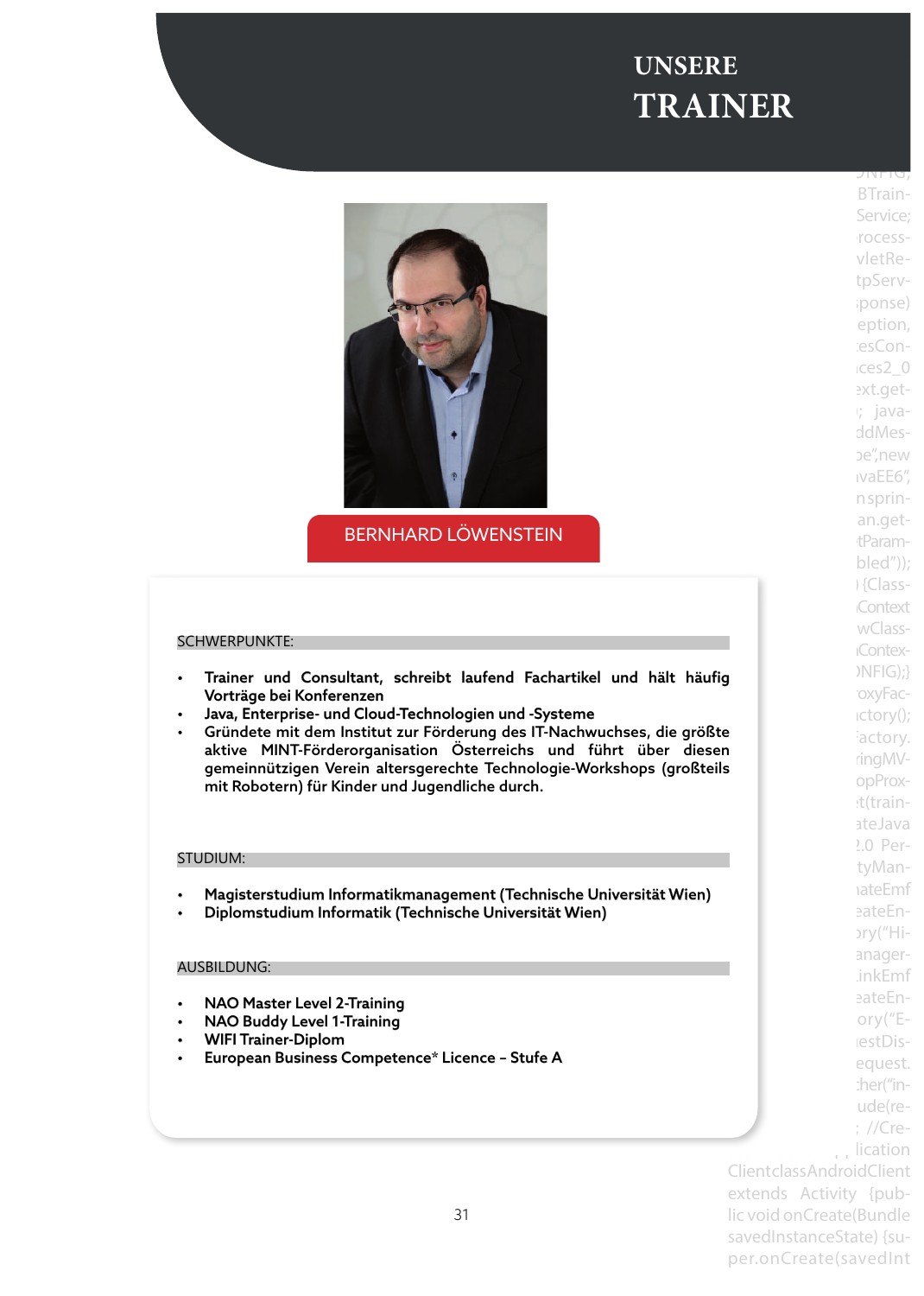## $\blacksquare$  UNSERE JavaWebProgramming"}) **public class TRAINER**

 $\mathcal{L} = \{ \mathcal{L} \mid \mathcal{L} \in \mathcal{L} \}$  . We be the trace of the trace  $\mathcal{L} = \{ \mathcal{L} \mid \mathcal{L} \in \mathcal{L} \}$ 

 $\overline{\phantom{a}}$ spring $\overline{\phantom{a}}$ **JAXWS** ingServ protect Reques quest re letResp throws **IOExcer** text jay  $=$  Faces Context.get-Current ServerF sage("tr FacesM  $EIB3.1$ gEnable Boolean eter("Sp if (sprin PathXml springC PathXml t(SPRING\_3\_1\_CONFIG);} ProxyFa tory=ne spring/ addAdv CAdvice yFactor ingServ Persista sistence agerFac  $=$  Pers tityMar bernate Factory  $=$  Pers tityMar clipseLi patcher getReque dex.JSP quest, ate Mc

Client class AndroidClient extends Activity {public void onCreate(Bundle savedInstanceState) {super.onCreate(savedInt

![](_page_31_Picture_3.jpeg)

MICHAEL SCHAFFLER-GLÖSSL

#### SCHWERPUNKTE:

- Trainer für Java, Spring, Java EE, Microservices, NoSql Datenbanken, Docker, Kubernetes
- Zertifizierter Senior Entwickler und Spezialist für Java Technologie
- Zertifizierter Java Enterprise Architekt

#### STUDIUM:

• Diplom-Ingenieur Informatik (Technische Universität Wien)

#### AUSBILDUNG:

- Zertifizierungen Sun Certified Java Enterprise Architect
- Oracle Certified Associate, Java SE 8 Programmer I
- Oracle Certified Professional, Java SE 8 Programmer II
- Oracle Certified Associate, Java SE 7 Programmer I
- Oracle Certified Professional, Java SE 7 Programmer II
- Sun Certified Java Web Component Developer
- Sun Certified Java Business Component Developer
- Sun Certified Java Programmer 6
- Scrum Alliance, Certified ScrumMaster